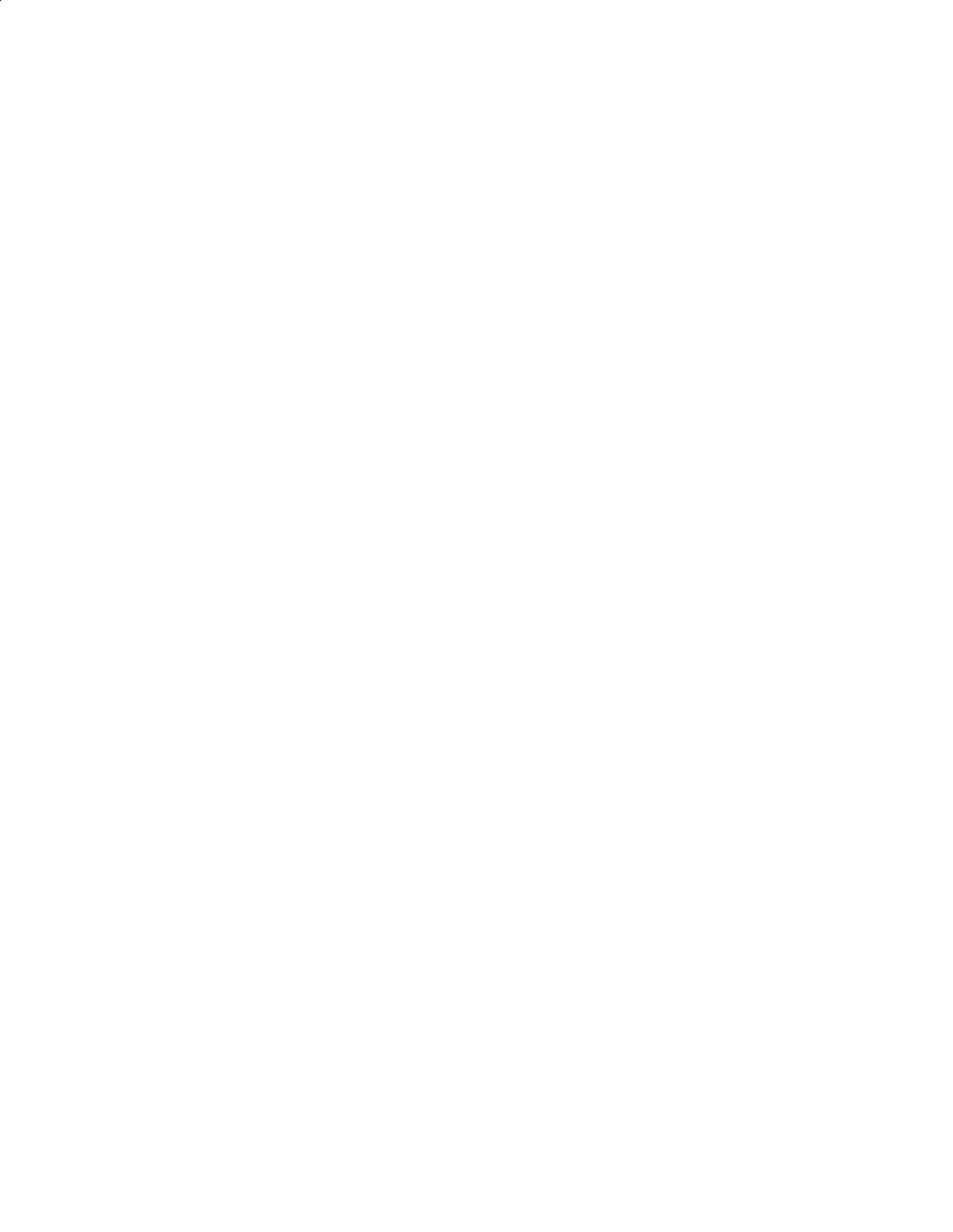# **God's Word Shall**

I set My rainbow in the cloud, and it shall be for the sign of the covenant between Me and the earth. Gen 9:13 (NKJV)

**Stand!**

**Man's Word Shall Fail**

Rev. Charles E. Darnell, PhD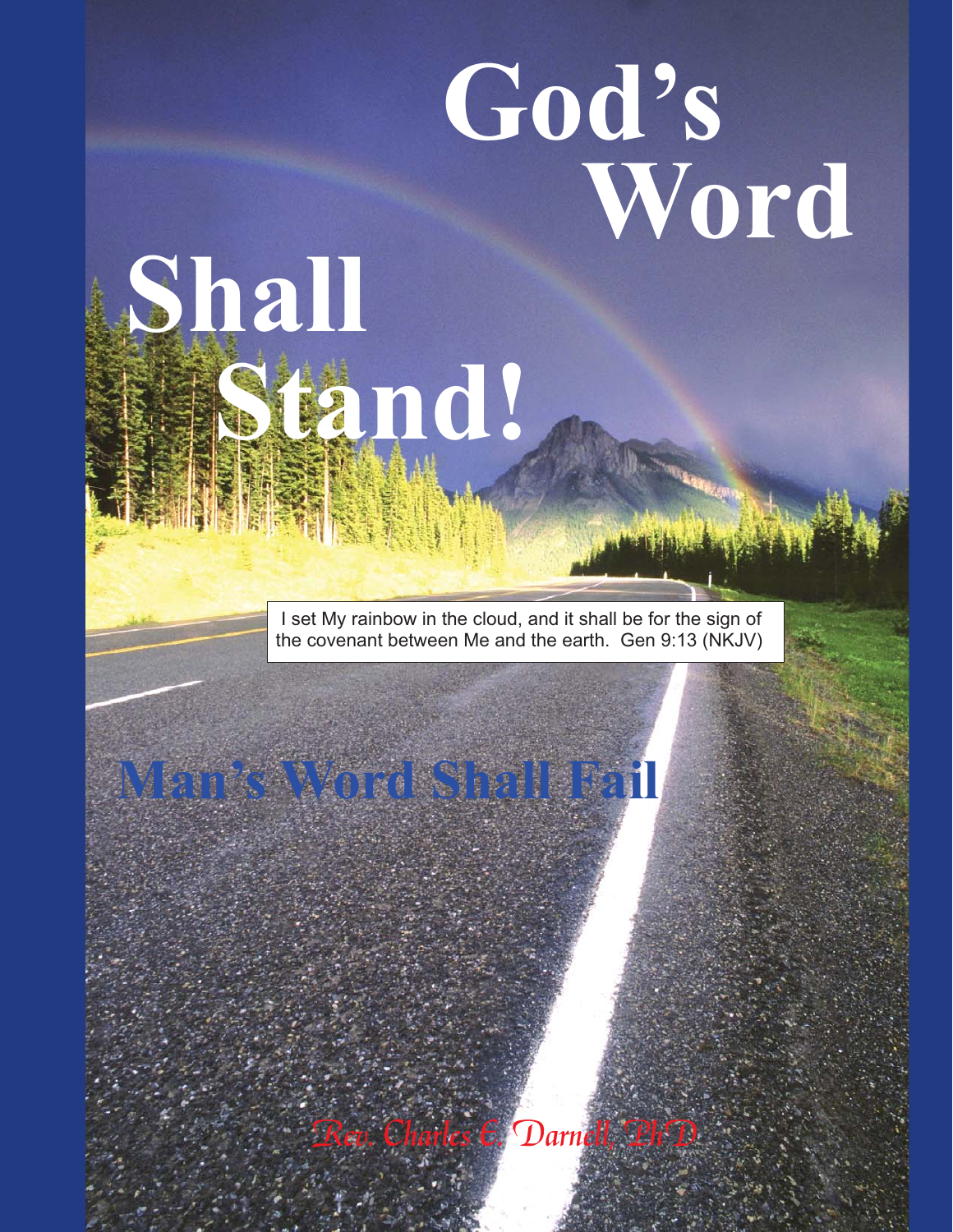#### **Scripture quotations, unless otherwise indicated:**

Scripture quotations, unlocations, unlocations and All scripture quotations, unless otherwise indicated NKJV®. Copyright© 1979, 1980, 1982 by Thomas lished by the American Bible Society, New York, N lished by the American Bible Society, New York, NY. Used by permission. All rights reserved. All scripture quotations, unless otherwise indicated, are taken from the New King James Version. NKJV®. Copyright© 1979, 1980, 1982 by Thomas Nelson Publishers. Copy used for this work pub-

Copyright © 2022 by Charles E. Darnell, all rights reserved.

Edited<br>
<u>1999</u> Edited with the assistance of Teresa Spurling (my wife), PhD, NBCT

÷ Published by VisionQuest Publishing, Inc. Campbellsville, Kentucky 42718-7416

All rights reserved.

ing this watermark is not an original and should not be accepted as a valid copy of the original copy-<br>righted material.<br>Throughout my works I have attempted to incorporate supporting scripture for the convenience formatted work from VisionQuest Publishing will be electronically watermarked. Any page not havrights reserved.<br>
Soluced in any form or by any means in whole or in part<br>
Reproduction for use in electronic media format is also<br>
Not piracy of intellectual property all pages of digitally No portion of this book may be reproduced in any form or by any means in whole or in part without written permission of the publisher. Reproduction for use in electronic media format is also prohibited. Due to copyright infringement and piracy of intellectual property all pages of digitally righted material.

In doing su<br>
of the Public<br>
nuscript guid<br>
al which need<br>
he Publication Throughout my works I have attempted to incorporate supporting scripture for the convenience of the reader. In doing such I may, or may not, follow the appropriate manuscript style as stated in the Fifth Edition of the Publication Manual of the American Psychological Association (APA) or any other accepted manuscript guide. While acknowledging the authority of the APA there is a clause used in the stated manual which needs to be inserted herein:

The Publication Manual with good judgment of the Publication Manual with good judgment The Publication Manual presents explicit style requirements but acknowledges that alternatives are sometimes necessary; authors should balance the rules of the Publication Manual with good judgment. Preface: p. xx.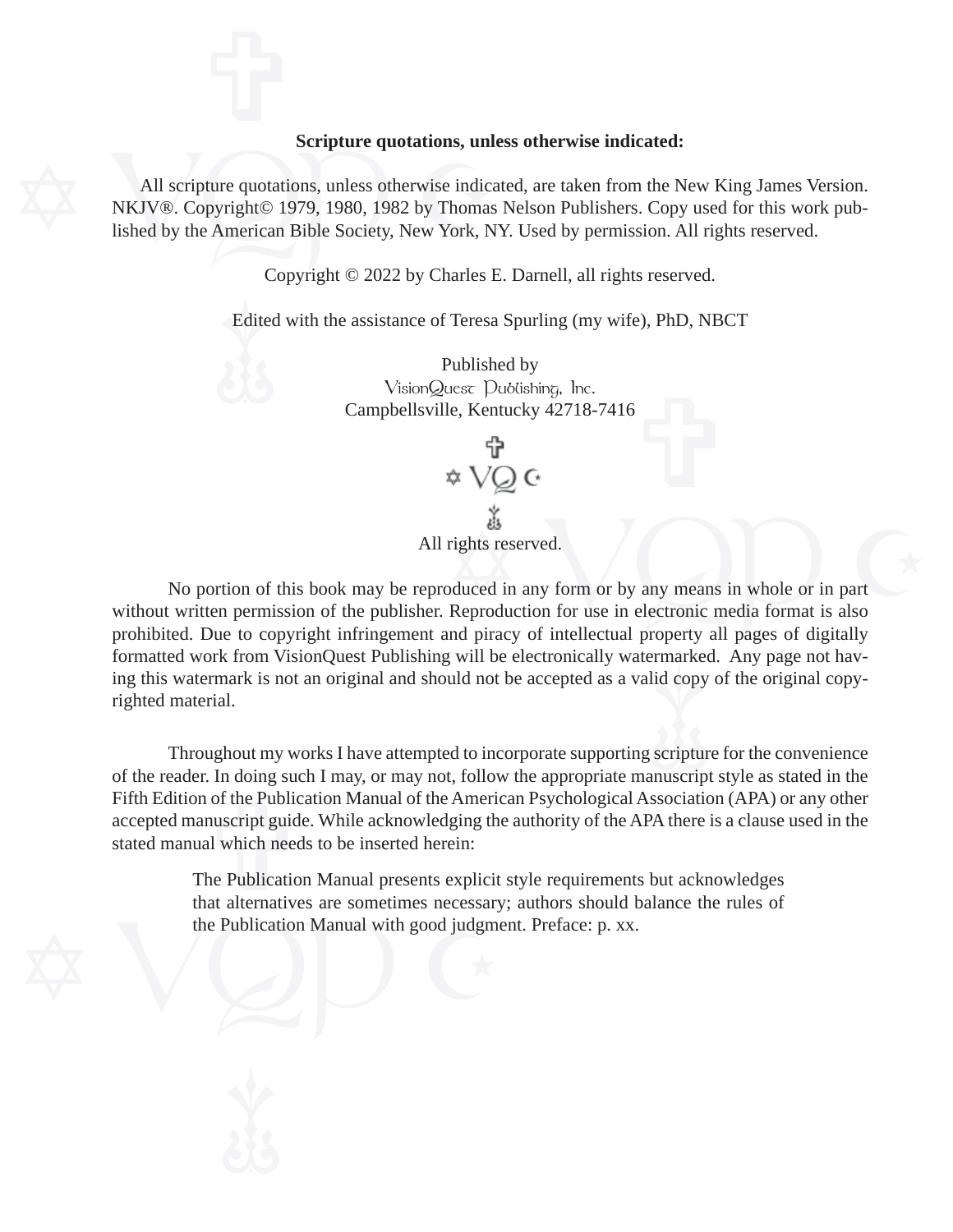### $\frac{1}{\sqrt{2}}$ **The grass withers and the flowers fall, but the Word of God stands forever!**

A true statement! I really want to start this<br>middle verse is Psalms 118:8, <sup>8</sup>*It is better to trust in*<br>This is a case study of what the Bible clearly<br>matter! Israel is the reason we need to understand en A true statement! I really want to start this booklet with the middle verse of the Bible. The middle verse is Psalms 118:8, *8 It is better to trust in the Lord Than to put confidence in man.*

This is a case study of what the Bible clearly says! God is in charge! Presidents and kings do not matter! Israel is the reason we need to understand end time prophecy! The world has been misled and deceived by Satan! Learn from God's Word!

bs 19:2<sup><br>There</sup> *is desir*<br>*is desir* **stand.** <sup>22</sup> What is desired in a man is kindness, And a poor man is better than a liar. <sup>23</sup> The fear of the Lord leads to life, And he who has it will abide in satisfaction; He will not be visited with evil. <sup>24</sup> A lazy Proverbs 19:20-29, *20 Listen to counsel and receive instruction, That you may be wise in your latter days.* <sup>21</sup> *There are many plans in a man's heart, Nevertheless the Lord's counsel—that will Lord leads to life, And he who has it will abide in satisfaction; He will not be visited with evil. 24 A lazy man buries his hand in the bowl, And will not so much as bring it to his mouth again. 25 Strike a scoffer, and the simple will become wary; Rebuke one who has understanding, and he will discern knowledge. 26 He who mistreats his father and chases away his mother Is a son who causes shame and brings reproach. 27 Cease listening to instruction, my son, And you will stray from the words of knowledge. 28 A disreputable witness scorns justice, And the mouth of the wicked devours iniquity. 29 Judgments are prepared for scoffers, And beatings for the backs of fools.*

t the voirted Me,<br>day that<br>served *Samuel, "Heed the voice of the people in all that they say to you; for they have not rejected you, but* man is perverse; But as for the pure, his work is right.<br>and His plan shall prevail even when He permits and<br>1st Samuel and observe the statement Samuel made<br>the kings the other nations had. 1st Samuel 8:4-9; 1<br>*gether and gether and came to Samuel at Ramah, 5 and said to him, "Look, you are old, and your sons do not walk* **e hand of th**<br>ight in his o<br>able to the I<br>in. <sup>5</sup> The pla<br>erty. <sup>6</sup> Gettin and. Ma<br>ment, to<br>s a who!<br>ill stand<br>, Prover we listen to counsel. Verse 21 states another important concept to understand. Mankind's heart is full of e mouth of the wicked devours iniquity. <sup>29</sup> Judgments are<br>acks of fools.<br>nents made in these verses. Notice in verse 20 that we are<br>ne next phrase explains to us the reason for us to listen and<br>We can accept our latter da that is; so we may be wise in our latter days. We can accept our latter days as being two fold. This could There are some very important statements made in these verses. Notice in verse 20 that we are to listen to counsel and receive instruction. The next phrase explains to us the reason for us to listen and be on a personal level and mean as we grow older; or, it could be on a national level and mean the end times of the age of the Gentiles and the beginning of the tribulation. Either way the importance is that all kinds of plans, including the idea that he is able to control the environment, to correct injustice and to use his mind to press science forward for the betterment of mankind as a whole. Really? What does the last phrase of verse 21 say? Doesn't it say that 'the Lord's counsel will stand?' God is the ultimate authority and his Word illustrates this fact. Look at the following proverb, Proverb 21:1-8, *1 The king's heart is in the hand of the Lord, Like the rivers of water; He turns it wherever He wishes. 2 Every way of a man is right in his own eyes, But the Lord weighs the hearts. 3 To do righteousness and justice Is more acceptable to the Lord than sacrifice. 4 A haughty look, a proud heart, And the plowing of the wicked are sin. 5 The plans of the diligent lead surely to plenty, But those of everyone who is hasty, surely to poverty. 6 Getting treasures by a lying tongue Is the fleeting fantasy of those who seek death. 7 The violence of the wicked will destroy them, Because they refuse to do justice. 8 The way of a guilty man is perverse; But as for the pure, his work is right.* God is in charge, even over presidents and kings, and His plan shall prevail even when He permits and allows things to happen. Turn over to the book of 1st Samuel and observe the statement Samuel made to God when the Israelites demanded a king, like the kings the other nations had. 1st Samuel 8:4-9; 19-20, *4 Then all the elders of Israel gathered toin your ways. Now make us a king to judge us like all the nations." 6 But the thing displeased Samuel when they said, "Give us a king to judge us." So Samuel prayed to the Lord. 7 And the Lord said to they have rejected Me, that I should not reign over them. <sup>8</sup> According to all the works which they have done since the day that I brought them up out of Egypt, even to this day—with which they have forsaken Me and served other gods—so they are doing to you also. 9 Now therefore, heed their voice.*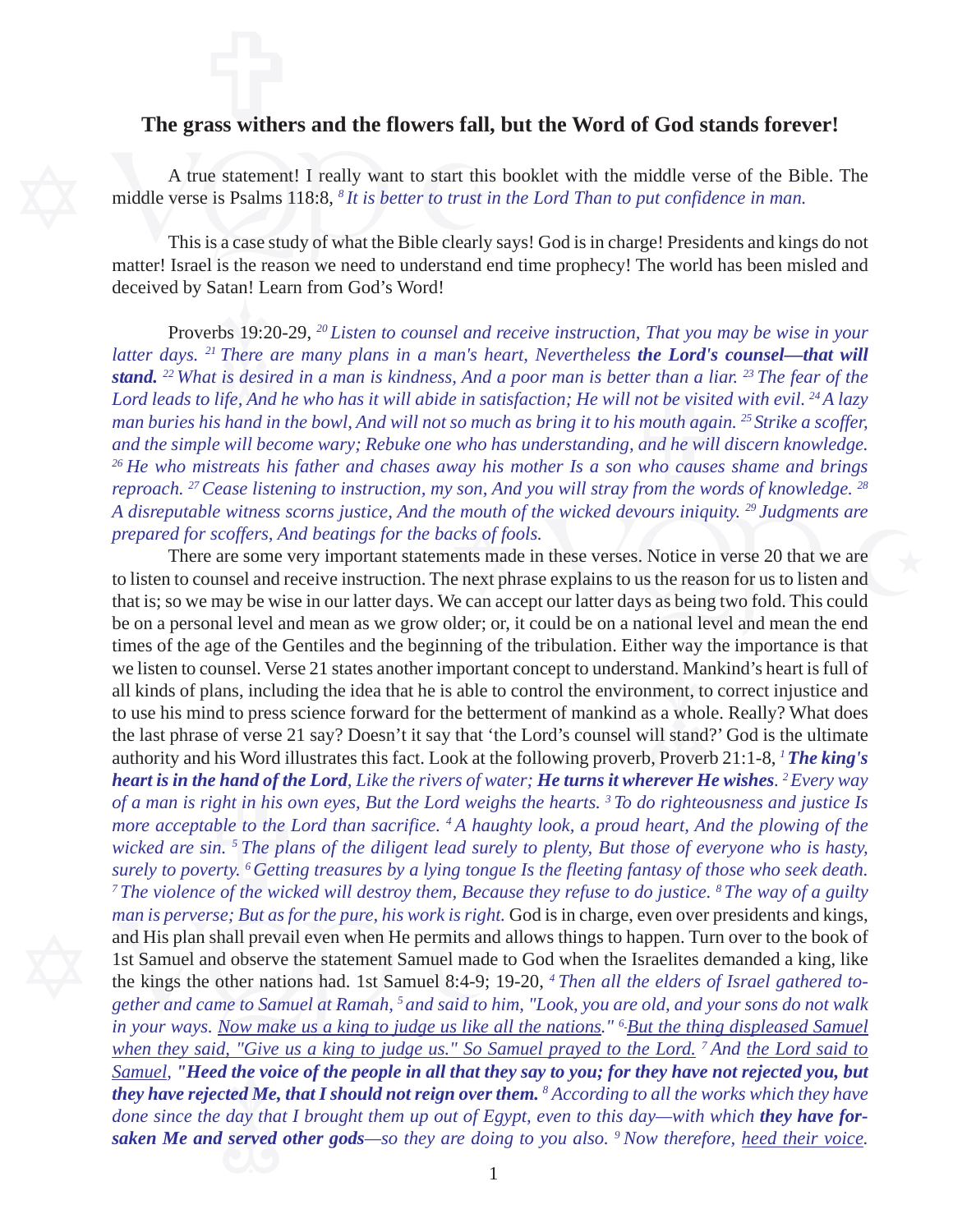We will have a king over as, that we also may be tike to<br>and go out before us and fight our battles." God foreware<br>the consequence of their request would be, but they refuse<br>a king, thus God allowed them to have a king to *Fowever, you shall solemnly forewarn them, and show them the behavior of the king who will reign*<br>*over them." . . . <sup>19</sup> Nevertheless the <u>people refused to obey the voice of Samuel</u>; and they said, "No, but However, you shall solemnly forewarn them, and show them the behavior of the king who will reign we will have a king over us, 20 that we also may be like all the nations, and that our king may judge us and go out before us and fight our battles."* God forewarned the Israelites through Samuel as to what the consequence of their request would be, but they refused the advise that Samuel gave and demanded a king, thus God allowed them to have a king to rule over them.

 God and what would be. But, no! They had to have things the way they wanted them. At this junction We can go through the books of Chronicles and Kings and other prophets of God and see the historical results of the Israelites request for a king. Jeremiah tried for over forty years to get the people of Jerusalem to repent and turn back to God. Jeremiah, Daniel and Isaiah all provided instruction from I must make several clear statements and show you the truth.

ral clear<br>ral clear<br>joing to<br>lish who<br>ose nan e speak of Israel because the people of Judah, the<br>the entire twelve tribes which represents all the tribes<br>a anyone begins studying the people of Israel to see<br>prophets allow me to show you something. Jeremiah<br>Daniel and named Jacob, whose name was changed to Israel. He was the original Israel. Secondly, there is the nation of Israel, which left Egypt in the Exodus and included all the tribes. There were three kings who served as king over If we are going to attempt to clear up some of the misguided deceptions of Satan, we must, out of necessity, establish who is who when we speak of the people of Israel. First, there is the son of Isaac nation of Israel, which left Egypt in the Exodus and included all the tribes. There were three kings who served as king over the entire nation of Israel, they were Saul, David and Solomon. Thirdly, because of the sins of Solomon, his son Rehoboam caused the split to occur and Jeroboam became king over the northern ten tribes identified as the **House of Israel**. Rehoboam retained the kingship over the tribes of Judah and Benjamin and identified as the **House of Judah**. This southern kingdom is the people called Jews. **There is great confusion today when we speak of Israel because the people of Judah, the Jews, are now those called Israel.** They are not the entire twelve tribes which represents all the tribes of the Israelites. Care must be considered when anyone begins studying the people of Israel to see about whom is being spoken. Of the mentioned prophets allow me to show you something. Jeremiah and Hosea spoke to both houses or kingdoms. Daniel and Isaiah spoke to the House of Judah and Ezekiel spoke to the House of Israel.

released for a short season after the 1000 years, the whole of Earth is deceived by Satan. God wipes out the armies of the Antichrist and throws Satan into the lake of fire. God then destroys this present earth and creates *'My counsel shall stand, And I will do all My pleasure*<br>man who executes My counsel, from a far country. Indeed<br>*I have purposed it; I will also do it.* <sup>12</sup> *"Listen to Me, y*<br>teousness: <sup>13</sup>*I bring My righteousness ne will place salvation in Zion, For Israel My glory.* Do you understand that God knows the end of the and states that God has the capability to change times and season and that He can establish a king or He can remove a king. Finally, in verse 22 Daniel reveals that God knows all that is going on in the darkness and that G *lis. <sup>21</sup> An*<br>*pm to th*<br>*; He kn*<br>format<br>le goes i Here is another important statement recorded in Daniel 2:20-22, *20 Daniel answered and said: "Blessed be the name of God forever and ever, For wisdom and might are His. 21 And He changes the times and the seasons; He removes kings and raises up kings; He gives wisdom to the wise And knowledge to those who have understanding. 22 He reveals deep and secret things; He knows what is in the darkness, And light dwells with Him.* These three verses contain a wealth of information to be digested. First look at verse 20, Daniel says wisdom and might are attributes of God. He goes further in verse 21 can remove a king. Finally, in verse 22 Daniel reveals that God knows all that is going on in the darkness and that God is light. Allow me to show you how much control God truely has, turn to Isaiah 46:8-13, *8 "Remember this, and show yourselves men; Recall to mind, O you transgressors. 9 Remember the former things of old, For I am God, and there is no other; I am God, and there is none like Me, <sup>10</sup>Declaring the end from the beginning, And from ancient times things that are not yet done, Saying, 'My counsel shall stand, And I will do all My pleasure,' 11 Calling a bird of prey from the east, The man who executes My counsel, from a far country. Indeed I have spoken it; I will also bring it to pass. I have purposed it; I will also do it. 12 "Listen to Me, you stubborn-hearted, Who are far from righteousness: 13 I bring My righteousness near, it shall not be far off; My salvation shall not linger. And I* things of earth from the beginning. He has all things planned out and the one thing that He will remove from the earth is sin. Sin does not enter into the Millennium Kingdom of Christ. But, once Satan is the armies of the Antichrist and throws Satan into the lake of fire. God then destroys this present earth and creates a new earth, perfect as the first earth was on the day it was created, but the new earth will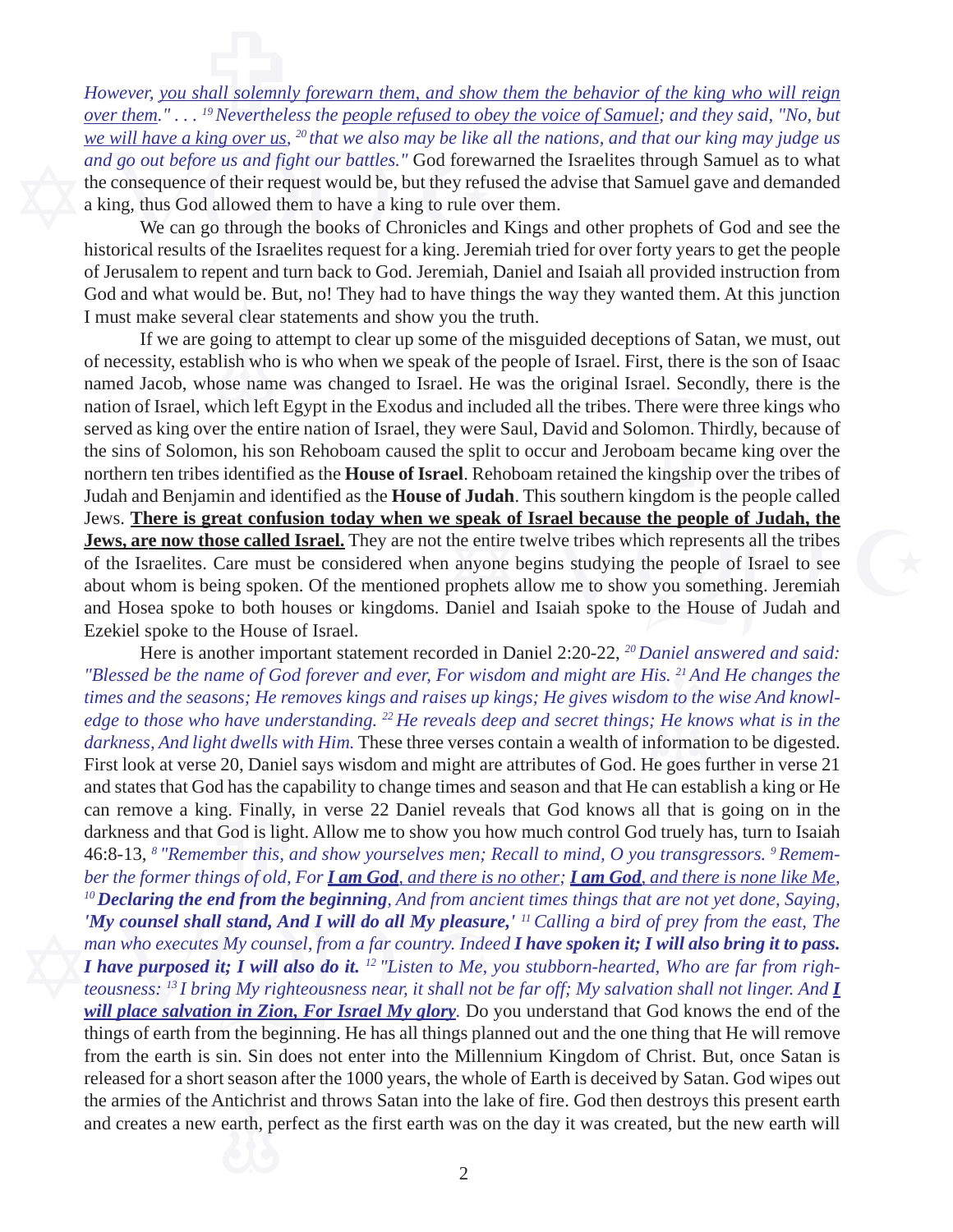statement in the second paragraph which says, is<br>prophecy! If you attend a church where their doctrin<br>God does not deal with Israel anymore, you better I<br>above. It was God's choice to establish Israel for H<br>glory, so stop n. Then the r<br>d's children not know sin. Then the new Jerusalem will come down from heaven to this new earth and will be the home of God's children forever and ever. Return to the beginning of this study and read once again the statement in the second paragraph which says, Israel is the reason we need to understand end time prophecy! If you attend a church where their doctrine states that the church has replaced Israel and that God does not deal with Israel anymore, you better look once again at the words recorded in verse 13 above. It was God's choice to establish Israel for His glory, He did not establish your church for His glory, so stop believing the lie!

is Father<br>th Mos<br>th of De<br>ame wa the time Jesus walked the earth. Jesus was born a Jew, He lived as a Jew, in the land of the Jews. He Factor and Schen<br>C-ah). Yeho<br>a Christian!<br>from John 1 Let's look at a few more deceitful things Satan has managed to introduce in his counterfeit christian religion. Do you understand that Jesus was not a Christian? There was no New Testament at worshipped His Father on the Sabbath in a synagogue and practiced all the ordained feast days God established with Moses. Jesus followed the law of Moses and the Ten Commandments. He was not born on the 25th of December and He was not crucified on a Friday and arose on the following Sunday. Finally, His name was not and is not Jesus, His name in Hebrew is Yehoshua (Yeh-HO-shoo-ah), which, over time, became contracted to the shorter Yeshua (Yeh-SHOO-ah). Yehoshua, and therefore Yeshua as well, means "the Lord is salvation."

*Iy name*<br>f you ca<br>e works<br>e New T<br>3 so the s one statement is all that we receive from this discourse<br>at we should all know and understand. John 14: 10-14, <sup>10</sup><br>*d the Father in Me? The words that I speak to you <u>I do not</u><br>ho dwells in Me does the works. <sup>11</sup> Beli* Let's examine these statements a little closer. Yeshua was not a Christian! That is a true statement. Yeshua was a Jew and His teachings were 'The Way,' as taken from John 14:6, *6 Jesus said to him, "I am the way, the truth, and the life. No one comes to the Father except through Me.* These words were spoken to Phillip and for most of us this one statement is all that we receive from this discourse with Phillip. Here is the remaining portion that we should all know and understand. John 14: 10-14, <sup>10</sup> *Do you not believe that I am in the Father, and the Father in Me? The words that I speak to you I do not speak on My own authority; but the Father who dwells in Me does the works. 11 Believe Me that I am in the Father and the Father in Me, or else believe Me for the sake of the works themselves. 12 "Most assuredly, I say to you, he who believes in Me, the works that I do he will do also; and greater works than these he will do, because I go to My Father. 13 And whatever you ask in My name, that I will do, that the Father may be glorified in the Son.* <sup>14</sup> If you ask anything in My name, I will do it. Yeshua clearly states that His authority comes from God. He further states that if you cannot believe that God is a Trinity accept that He is who He says He is by the very nature of the works He performed.

Exercise and<br>til the year 5<br>he Prophets!<br>is coined in<br>the Pharisee<br>e governors What did Yeshua teach from? It was not the New Testament, the New Testament would have been written between about 55 to 100. Yeshua was crucified about 30-33 so there is a break between His death until the year 55 before any of the New Testament was even written. Yeshua taught from the Torah and the Prophets! In fact if you really have read your Bible you would know that the term Christian was coined in the present day country of Turkey at the city of Antioch. Yeshua ran into trouble with the Pharisees concerning the Sabbath on more than one occasion. The Pharisees thought they were the governors of what should or should not happen, by tradition, on the Sabbath. Yeshua cleared that up with the following statement in Mark 2:27-28, *27 And He said to them, "The Sabbath was*

*made for man, and not man for the Sabbath.* <sup>28</sup> *Therefore the Son of Man is also Lord of the Sabbath.* **<sup>"</sup><br>We can also see the manner that Yeshua would treat God's feast days based on the story of His<br>earthly parents g** We can also see the manner that Yeshua would treat God's feast days based on the story of His earthly parents going to Jerusalem when He was 12 and His teaching at the Temple up to, and including, the Passover feast the night of His betrayal. God uses His ordained feast days for very special events and special teachings. The three feast days in the spring illustrate the first coming of Yeshua and the three fall feasts illustrate the second coming of Yeshua. Now, flip the two and the fall feast is the birthday of Christ and the spring feast is the death day of Christ. Remember these two things, Yeshua is the atonement for our sins and also the sacrificed Lamb so our sins are passed over.

for our<br>return to<br>*ory of th* Let us return to the lesson of how strong the presence of the Lord God really is. Look at Isaiah 40:5-8, *5 The glory of the Lord shall be revealed, And all flesh shall see it together; For the mouth of the*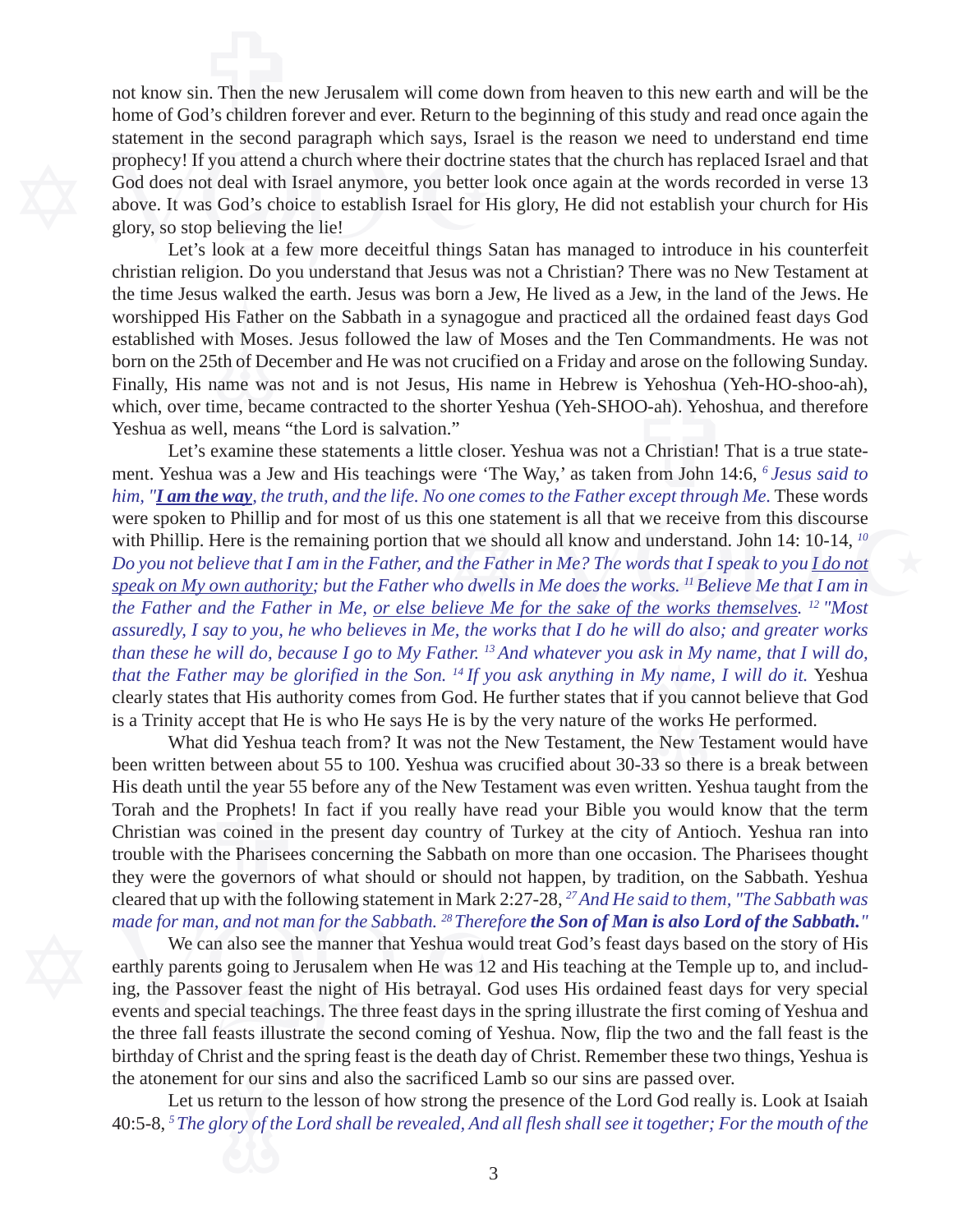both the same of the people are grass.<br> **Word of our God stands forever.**" Continue with this the scripture is given by inspiration of God, and is profital instruction in righteousness,  $17$  that the man of God ma good wo  $\frac{1}{2}$ <br> $\frac{1}{2}$ <br> $\frac{1}{2}$  is like the fl *Lord has spoken." 6 The voice said, "Cry out!" And he said, "What shall I cry?" "All flesh is grass, And all its loveliness is like the flower of the field. 7 The grass withers, the flower fades, Because the breath of the Lord blows upon it; Surely the people are grass. 8 The grass withers, the flower fades, But the word of our God stands forever."* Continue with this thought and look at 2nd Timothy 3:16-17, *16 All Scripture is given by inspiration of God, and is profitable for doctrine, for reproof, for correction, for instruction in righteousness, 17 that the man of God may be complete, thoroughly equipped for every good work.*

I came across the following story and thought it would go well with the above verses and am including it here.

were eating breakfast at a little restaurant, hoping to enjoy a quite, family meal. While they were waiting for their food, they noticed a distinguished looking, white-haired man moving from table to table, visiting with t A seminary professor was vacationing with his wife in Gatlinburg, TN. One morning, they this wife, 11 waiting for their food, they noticed a distinguished looking, white-haired man moving from table to table, visiting with the guests. The professor leaned over and whispered to his wife, "I hope he doesn't come over here." But sure enough, the man did come over to their table.

"Where are you folks from?" He asked in a friendly voice.

"Oklahoma," they replied.

"Great to have you here in Tennessee," the stranger said. "What do you do for a living?"

"I teach at a seminary," the husband replied.

"Oh, so you teach preachers how to preach, do you? Well, I've got a really great story for you." And with that, the gentleman pulled up a chair and sat down at the table with the couple.

The professor groaned and thought to himself, Great—just what I need—another preacher story.

t down at the table with the couple.<br>
Freat—just what I need—another preacher story.<br>
(pointing out the restaurant window). Not far from the<br>
an unwed mother. He had a hard time growing up,<br>
ed the same question, 'Hey boy, The man started, "See that mountain over there? (pointing out the restaurant window). Not far from the base of that mountain, there was a boy born to an unwed mother. He had a hard time growing up, because every place he went, he was always asked the same question, 'Hey boy, who's your daddy?' He would hide at recess and lunch time from other students. He would avoid going in to stores because that question hurt him so bad." When he was about 12 years old, a new preacher came to his church. He

would always go in late and slip out early to avoid hearing the question, "Who's your daddy?"<br>But one day, the new preacher said the benediction so fast that he got caught and had to walk of<br>the crowd.<br>Just about the time But one day, the new preacher said the benediction so fast that he got caught and had to walk out with the crowd.

Just about the time he got to the back door, the new preacher, not knowing anything about him, put his hand on his shoulder and asked him, "Son, who's your daddy?"

one would finally know the answer to the question, 'Who's your daddy?'

The whole church got deathly quiet. He could feel every eye in the church looking at him. Now every-<br>one would finally know the answer to the question, 'Who's your daddy?'<br>This new preacher, though, sensed the situation ar This new preacher, though, sensed the situation around him and using discernment that only the Holy Spirit could give, said the following to that scared little boy—"Wait a minute! I know who you are! I see the family resemblance now, you are a child of God!" With that he patted the boy on the shoulder and said, "Boy, you've got a great inheritance. Go and claim it!"

With that, the boy smiled for the first time in a long time a<br>was never the same again. Whenever anybody asked hi<br>"I'm a child of God."<br>The distinguished gentleman got up from the table and s<br>The professor responded that i With that, the boy smiled for the first time in a long time and walked out the door a changed person. He was never the same again. Whenever anybody asked him, "Who's your daddy?" he'd just tell them, "I'm a child of God."

The distinguished gentleman got up from the table and said, "Isn't that a great story?"

The professor responded that it really was a great story!

As the man turned to leave, he said, "You know, if that new preacher hadn't told me that I was one of God's children, I probably never would have amounted to anything!" And he walked away.

essor an<br>n was<br>ed and s The seminary professor and his wife were stunned. He called the waitress over and asked her, "Do you know who that man was—the one who just left that was sitting at our table?"

The waitress grinned and said, "Of course. Everybody here knows him. That's Ben Hooper, he's gov-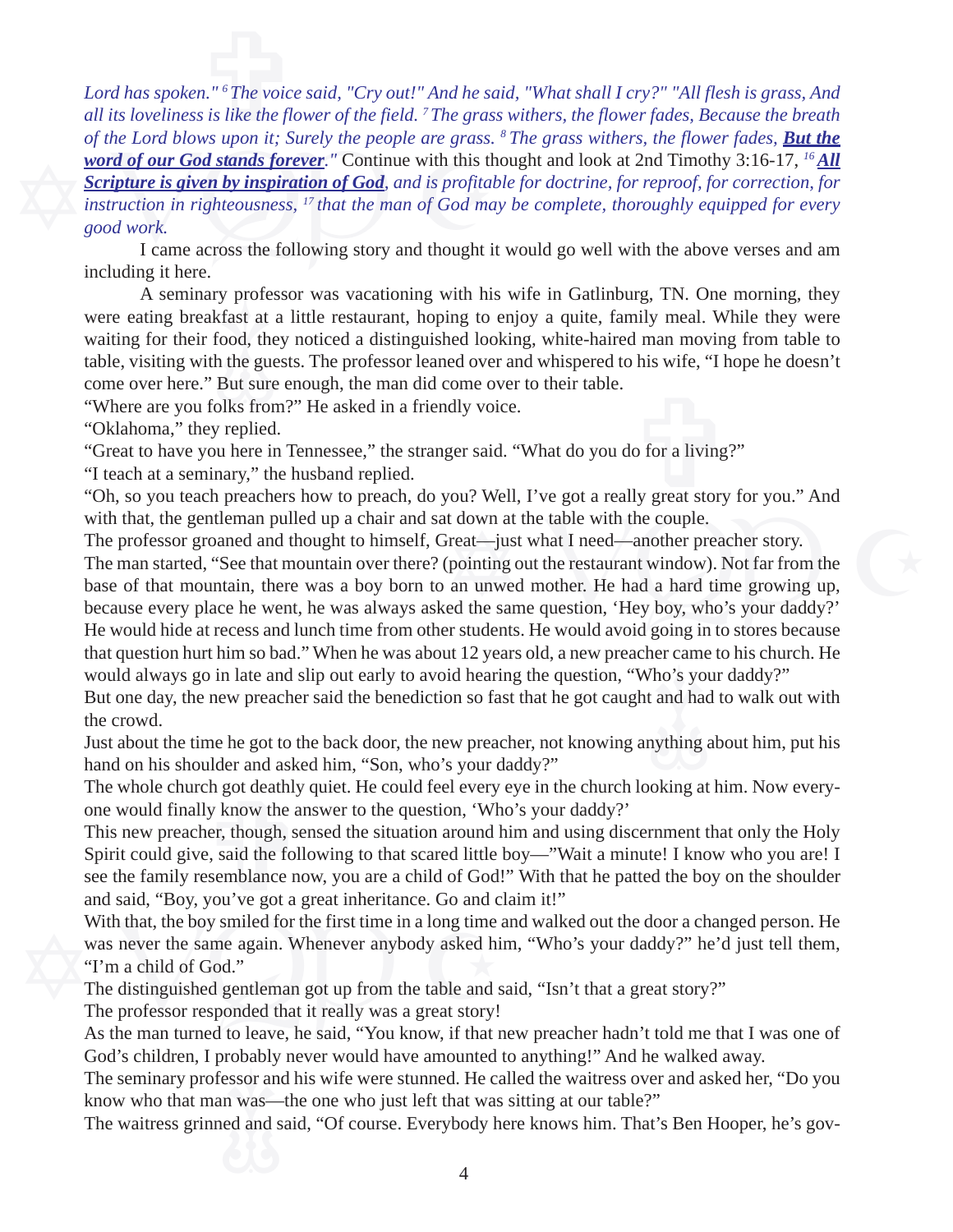### ernor of Tennessee!"<br>Someone in your life today needs a reminder that they are one of God's children! ernor of Tennessee!"

*The grass withers and the flowers fall, but the word of God stands forever.*~~Isaiah

#### **You are one of God's children!**

*aters, Ir*<br>I<mark>y *firstl*</mark><br>I this ver<br>I of Isra *the rivers of waters, In a straight way in which they shall not stumble; For I am a Father to Israel, And* **Solution 2018** - Since you are one of God's children!<br>
Since you are one of God's children!<br>
Since you are one of God children you are entitled to know the mysteries of God's Word. I'm<br>
going to give you one right now. Ho until the day the Holy Spirit provided me with the insight to understand what it meant. This really isn't eg *ince*<br> *daughte*<br> *daughte*<br> *an*. Stay<br> *Decause Laban had two daughters: the name of the elder was Leah, and the name of the younger was Rachel. 17* **ighth**, the son of Israel, so that the genealogy is not listed<br>vailed over his brothers, and from him came a ruler, al-<br>three things from this verse in 1st Chronicles: 1) Reuben<br>lah holds the scepter (ruler) over the tri was the firstborn son of Jacob (Israel); 2) Judah holds the scepter (ruler) over the tribes; and 3) Joseph )? We should<br>invertived and l<br>my affliction.<br>as Reuben. N<br>This fact car<br>Chronicles 5 Since you are one of God children you are entitled to know the mysteries of God's Word. I'm going to give you one right now. How do I know that this is a mystery? Well, it was for me a mystery *9 They shall come with weeping, And with supplications I will lead them. I will cause them to walk by Ephraim is My firstborn.* How can this be? It should be obvious that God is the Father of Israel (Jacob), and in this case Israel must mean the entire 12 tribes, but how is Ephraim the firstborn? That is the mystery of this verse, how is Ephraim the firstborn of Israel (Jacob)? We should know that Reuben is the firstborn of Israel (Jacob), look at Genesis 29:32, *32 So Leah conceived and bore a son, and she called his name Reuben; for she said, "The Lord has surely looked on my affliction. Now therefore, my husband will love me."* We see that the first son born to Jacob (Israel) was Reuben. Normally, the eldest holds the birthright, therefore Reuben should be the firstborn of Israel. This fact can be confirmed, and at the same time does show how Reuben lost his birthright. Turn to 1st Chronicles 5:1-2, *1 Now the sons of Reuben the firstborn of Israel—he was indeed the firstborn, but because he defiled his father's bed, his birthright was given to the sons of Joseph, the son of Israel, so that the genealogy is not listed according to the birthright; 2 yet Judah prevailed over his brothers, and from him came a ruler, although the birthright was Joseph's.* We learn three things from this verse in 1st Chronicles: 1) Reuben holds the birthright of Jacob (Israel). We still have not found the full reason for Ephraim being identified as the firstborn of Israel. Turn back to Genesis 29. This time we need to view verses 16-30, *16 Now* Leah's eyes were delicate, but Rachel was beautiful of form and appearance. <sup>18</sup> Now Jacob loved *Rachel; so he said, "I will serve you seven years for Rachel your younger daughter." 19 And Laban said, "It is better that I give her to you than that I should give her to another man. Stay with me." 20 So Jacob served seven years for Rachel, and they seemed only a few days to him because of the love he had for her.*

womb. <sup>23</sup> And she conceived and bore a son, and said, "God has taken away my reproach." <sup>24</sup> So **she** called his name <u>Joseph</u>, and said, "The Lord shall add to me another son." We are getting closer to our answer of how chapter 30, verses 22-24, *22 Then God remembered Rachel, and God listened to her and opened her* Final Pserved you: Why then have you deceived the:<br>
country, to give the younger before the firstborn.<sup>27</sup> F<br>
for the service which you will serve with me still<br>
fulfilled her week. So he gave him his daughter Rach<br>
to hi *to his daughter Rachel as a maid. 30 Then Jacob also went in to Rachel, and he also loved Rachel* en Jacob sai<br>Laban gathei<br>g, that he too<br>his maid Zilp<br>us Leah. And *21 Then Jacob said to Laban, "Give me my wife, for my days are fulfilled, that I may go in to her." 22 And Laban gathered together all the men of the place and made a feast. 23 Now it came to pass in the evening, that he took Leah his daughter and brought her to Jacob; and he went in to her. 24 And Laban gave his maid Zilpah to his daughter Leah as a maid. 25 So it came to pass in the morning, that behold, it was Leah. And he said to Laban, "What is this you have done to me? Was it not for Rachel that I served you? Why then have you deceived me?" 26 And Laban said, "It must not be done so in our country, to give the younger before the firstborn. 27 Fulfill her week, and we will give you this one also for the service which you will serve with me still another seven years." 28 Then Jacob did so and fulfilled her week. So he gave him his daughter Rachel as wife also. 29 And Laban gave his maid Bilhah more than Leah. And he served with Laban still another seven years.* From these verses we learn that Rachel was actually the second wife of Jacob (Israel) and Leah was the first wife. Now, look at Genesis *called his name Joseph, and said, "The Lord shall add to me another son."* We are getting closer to our answer of how Ephraim becomes the firstborn of Israel. I must thank Dr. Robert Jeffress for his series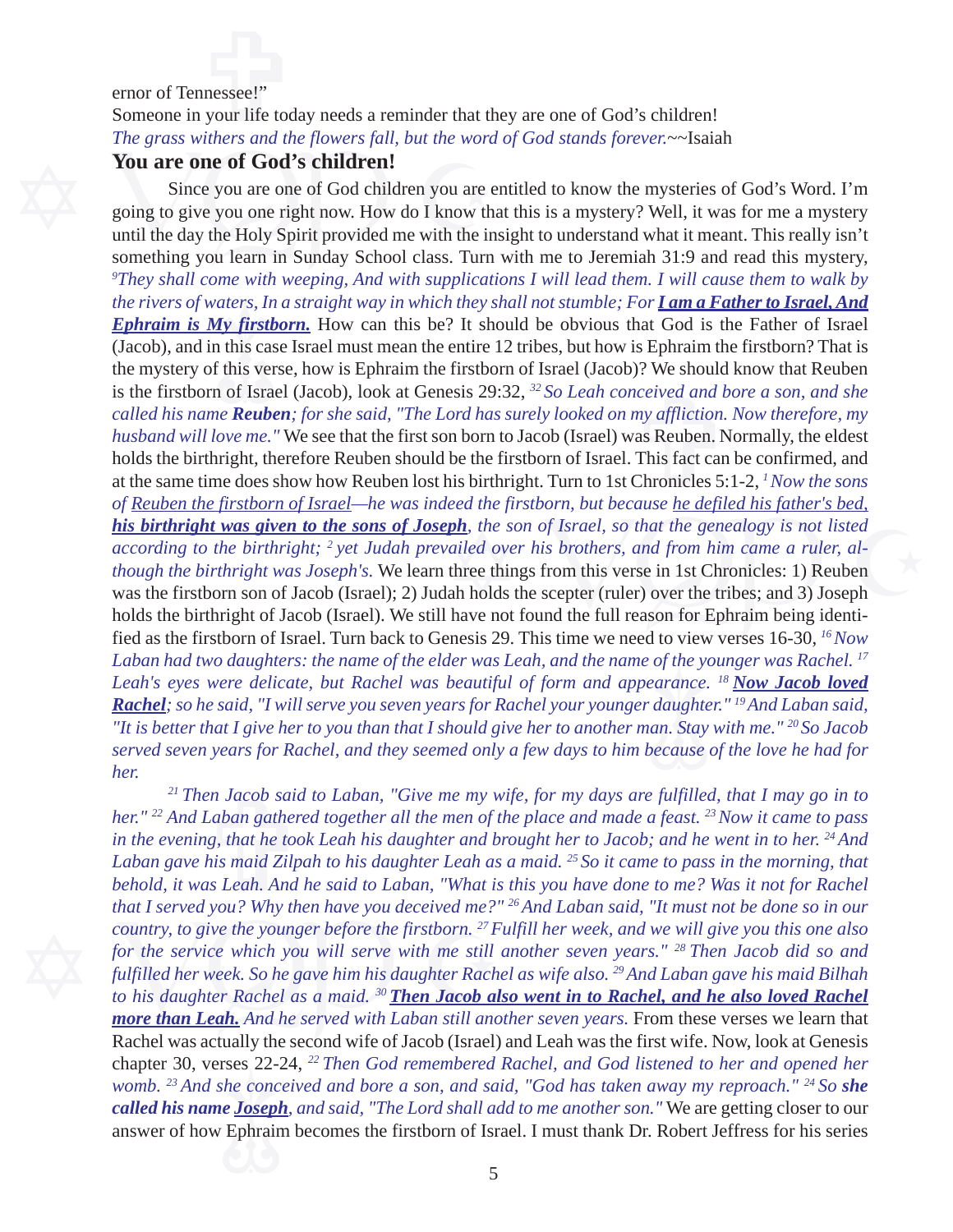uld not<br>uld not<br>! said to<br>! " <sup>12</sup> So <sub>"</sub> *And he said, "Please bring them to me, and I will bless them." 10 Now the eyes of Israel were dim with* governot of an Egypt ne invites ins brothers and then rate<br>persons left Canaan and traveled to Goshen. Upon their<br>father and he takes his two sons, Manasseh and Ephrain<br>Jacob notices the two boys and we pick up the story i *Ephraim and Manasseh, who were born to you in the land of Egypt before I came to you in Egypt, are* Joseph in his<br>is more writ e bowed dov<br>ward Israel'<br>em near him<br>ounger, and<br>stborn.<br>Abraham an of teachings on Joseph in his book *But God . . . A Study of the Life of Joseph.* In his book he reveals the fact that there is more written on Joseph in the Bible than on Abraham or Noah. While Joseph is governor of all Egypt he invites his brothers and their father to come and live in Goshen. So it is that 70 persons left Canaan and traveled to Goshen. Upon their arriving in Goshen Joseph travels to see his father and he takes his two sons, Manasseh and Ephraim. Jacob and Joseph have a tearful reunion and Jacob notices the two boys and we pick up the story in Genesis 48:5, 8-20, *5 And now your two sons, mine; as Reuben and Simeon, they shall be mine. . . . 8 Then Israel saw Joseph's sons, and said, "Who are these?" 9 And Joseph said to his father, "They are my sons, whom God has given me in this place." age, so that he could not see. Then Joseph brought them near him, and he kissed them and embraced them. 11 And Israel said to Joseph, "I had not thought to see your face; but in fact, God has also shown me your offspring!" 12 So Joseph brought them from beside his knees, and he bowed down with his face to the earth. 13 And Joseph took them both, Ephraim with his right hand toward Israel's left hand, and Manasseh with his left hand toward Israel's right hand, and brought them near him. 14 Then Israel stretched out his right hand and laid it on Ephraim's head, who was the younger, and his left hand on Manasseh's head, guiding his hands knowingly, for Manasseh was the firstborn.*

*15 And he blessed Joseph, and said: "God, before whom my fathers Abraham and Isaac walked, The God who has fed me all my life long to this day, 16 The Angel who has redeemed me from all evil, Bless the lads; Let my name be named upon them, And the name of my fathers Abraham and Isaac; And let them grow into a multitude in the midst of the earth."*

u Israel<br><mark>hraim l</mark><br>(Jacob)<br>nystery<br>on. I kn And the name of my fathers Abraham and Isaac; And<br>  $\mathcal{V}_e$  earth."<br>
id his right hand on the head of Ephraim, it displeased<br>
we it from Ephraim's head to Manasseh's head. <sup>18</sup> And<br>
this one is the firstborn; put your ri *17 Now when Joseph saw that his father laid his right hand on the head of Ephraim, it displeased him; so he took hold of his father's hand to remove it from Ephraim's head to Manasseh's head. 18 And Joseph said to his father, "Not so, my father, for this one is the firstborn; put your right hand on his head." 19 But his father refused and said, "I know, my son, I know. He also shall become a people, and he also shall be great; but truly his younger brother shall be greater than he, and his descendants shall become a multitude of nations." 20 So he blessed them that day, saying, "By you Israel will bless, saying, 'May God make you as Ephraim and as Manasseh!' " And thus he set Ephraim before Manasseh.* Now you know the mystery of how Ephraim becomes the firstborn of Israel (Jacob).

happening at this present date. *become a people, and he also shall be great; but truly his younger brother shall be greater than he, and his descendants shall become a multitude of nations.* " Who, or more specifically, what country shall become a gre That cleared up one mystery but opened the door toward another mystery at the same time. Review verse 19 with me, <sup>19</sup> But his father refused and said, "I know, my son, I know. *He also shall and his descendants shall become a multitude of nations."* Who, or more specifically, what country shall become a great nation as the descendants of Manasseh? Furthermore, and in like manner, who, or what country, is to become a multitude of nations as the descendants of Ephraim? Before I finish this work I will give you those answers. However, for the moment we need to continue with our study of why Israel (the nation) is the reason we need to understand prophecy of the end times and what is happening at this present date.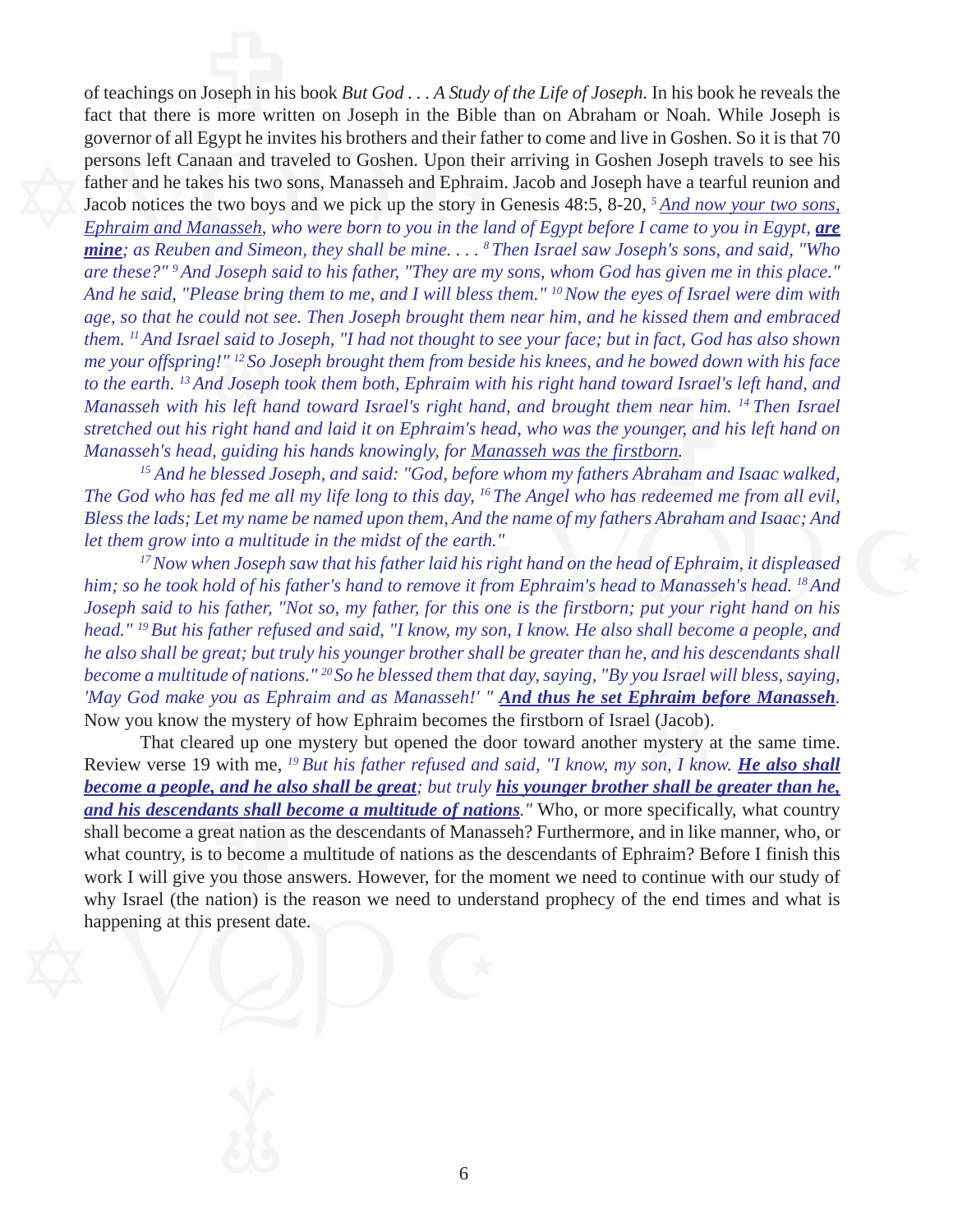#### **The Ruler of this World**

'ather,' f<br>ome to <sub>l</sub><br>ng, and<br>gave Me<br>8-20, <sup>18</sup> *going to the Father,' for My Father is greater than I. 29 And now I have told you before it comes, that* To some people that is a very strange statement of the same people that is a very strange statement of the creator against God, He is not the ruler of this world. By God What did Yeshua say about the ruler of this world? L against God, He is not the ruler of this world. By God's own text, the Bible, we can show this to be true. Ephesians 6<br>powers, <u>aga</u><br>eavenly place<br>s and rulers in a<br>d rulers in a nown ic<br>erstand<br>is of me<br><u>iles shoi</u><br>ospel, *God which was given to me for you, 3 how that by revelation He made known to me the mystery (as I* ng. Revelation 12:12-13, <sup>12</sup> Therefore rejoice, *O* heavens,<br>bitants of the earth and the sea! For <u>the devil has come</u><br>**knows that he has a short time**.<sup>" 13</sup> Now when the dragon<br>secuted the woman who gave birth to the should all understand that the dragon is Satan and the woman represents Israel (the entire nation) and ments record<br>in; but he wl<br>bw that we a<br>at the Son of<br>ad we are in . To some people that is a very strange statement. Isn't God the ruler of this world? Allow me to give you an answer in this manner. God is the creator of this world, but because of mankind's rebellion What did Yeshua say about the ruler of this world? Look at John 14:28-31, *28 You have heard Me say to you, 'I am going away and coming back to you.' If you loved Me, you would rejoice because I said, 'I am* when it does come to pass, you may believe. <sup>30</sup> I will no longer talk much with you, <mark>for the ruler of this</mark> *world is coming, and he has nothing in Me. 31 But that the world may know that I love the Father, and as the Father gave Me commandment, so I do. . . .* Continue with statements recorded by John and turn to 1st John 5:18-20, *18 We know that whoever is born of God does not sin; but he who has been born of God keeps himself, and the wicked one does not touch him.* <sup>19</sup> We know that we are of God, and *the whole world lies under the sway of the wicked one. 20 And we know that the Son of God has come and has given us an understanding, that we may know Him who is true; and we are in Him who is true, in His Son Jesus Christ. This is the true God and eternal life.* John also receives the Revelation from Yeshua (Jesus) and informs us of the following. Revelation 12:12-13, *12 Therefore rejoice, O heavens, and you who dwell in them! Woe to the inhabitants of the earth and the sea! For the devil has come down to you, having great wrath, because he knows that he has a short time." 13 Now when the dragon saw that he had been cast to the earth, he persecuted the woman who gave birth to the male Child.* We the male Child is Yeshua. Paul teaches us the following in Ephesians 3:1-6, *1 For this reason I, Paul, the prisoner of Christ Jesus for you Gentiles—2 if indeed you have heard of the dispensation of the grace of have briefly written already, 4 by which, when you read, you may understand my knowledge in the mystery of Christ), 5 which in other ages was not made known to the sons of men, as it has now been revealed by the Spirit to His holy apostles and prophets: 6 that the Gentiles should be fellow heirs, of the same body, and partakers of His promise in Christ through the gospel,* Paul also tells us the following in Ephesians 6:12, *12 For we do not wrestle against flesh and blood, but against principalities, against powers, against the rulers of the darkness of this age, against spiritual hosts of wickedness in the heavenly places.*

re wise,<br>ates wil<br>rson wh<br>but the *obey the law are wise; those with wild friends bring shame to their parents. 8 Income from charging* balances, or in other words, taking advantage or being<br>the beginning of verses which illustrates this statemer<br>*them, but the godly are as bold as lions. <sup>2</sup> When the<br>topples easily. <u>But wise and knowledgeable lead*</u> *poor is like a pounding rain that destroys the crops. 4 To reject the law is to praise the wicked; to obey* Kings and rulers of this world are under the influence of Satan. These words apply not only to the kings and rulers in a political sense. A ruler may be in business, or the media or even a medical doctor. There are many statements within the Bible reflecting God's disfavor of unjust weights and balances, or in other words, taking advantage or being unfair in your dealings. Proverbs 28:1-16 is only the beginning of verses which illustrates this statement, *1 The wicked run away when no one is chasing them, but the godly are as bold as lions. <sup>2</sup>When there is moral rot within a nation, its government topples easily. But wise and knowledgeable leaders bring stability. 3 A poor person who oppresses the the law is to fight them. 5 Evil people don't understand justice, but those who follow the Lord understand completely. 6 Better to be poor and honest than to be dishonest and rich. 7 Young people who high interest rates will end up in the pocket of someone who is kind to the poor. 9 God detests the prayers of a person who ignores the law. 10 Those who lead good people along an evil path will fall into their own trap, but the honest will inherit good things. 11 Rich people may think they are wise, but a*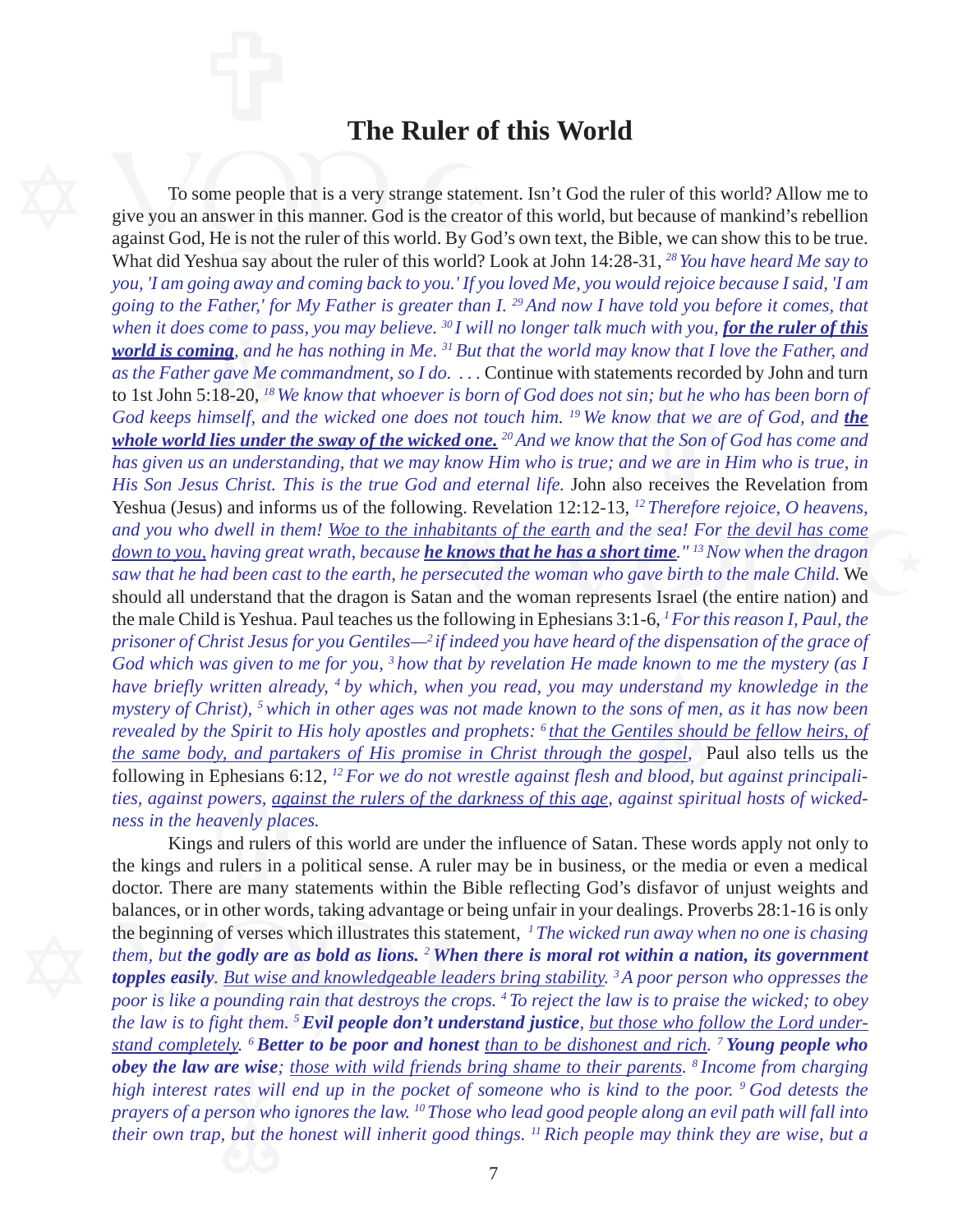where will you leave your glory? <sup>4</sup> Without Me they shall bow down among the prisoners, And they shall fall among the slain." For all this His anger is not turned away, But His hand is stretched out still.<br>Look around you *punishment, And in the desolation which will come from afar? To whom will you flee for help? And* but if they conjess and turn from them, they will receive wrong, but the stubborn are headed for serious trouble.<br>
a roaring lion or an attacking bear. <sup>16</sup> A ruler with no u<br>
who hates corruption will have a long life. ( Isaiah 10: 1-4, 1 *"Woe to those who decree unrighteous decrees, Who write misfortune, Which they* **Exercise**<br>A discernment<br>A take chare *poor person with discernment can see right through them. 12 When the godly succeed, everyone is glad. When the wicked take charge, people go into hiding. 13 People who conceal their sins will not prosper, but if they confess and turn from them, they will receive mercy. 14 Blessed are those who fear to do wrong, but the stubborn are headed for serious trouble. 15 A wicked ruler is as dangerous to the poor as a roaring lion or an attacking bear. 16 A ruler with no understanding will oppress his people, but one who hates corruption will have a long life. (NLT)* The prophet Isaiah spoke similar statements. Look at *have prescribed 2 To rob the needy of justice, And to take what is right from the poor of My people, That widows may be their prey, And that they may rob the fatherless. 3 What will you do in the day of shall fall among the slain." For all this His anger is not turned away, But His hand is stretched out still.*

ir own facilities. You are not permitted to use another<br>scan at another location. They will take your bill right<br>tell you that you have a pre-pay portion that you must<br>big of a crooked scheme as some of those made in the<br>f Rules were made by Mayors and Governors over cities and states. They went so far in their fear tactics that there was talk of having Covid passports meant to restrict travel from country to country. Big pharma made money, Look around you at all the foolish mandates that were issued over the Covid-19 pandemic. that there was talk of having Covid passports meant to restrict travel from country to country. Big pharma made money, big business made money, big media provided the encouragement and no one, outside of a few, placed their trust in God. Observe the medical profession. For the sake of earning the maximum possible out of every patient situation, they are now banding together in monopoly associations. All the doctors in one field are connected together and the distribution of medication or the need for a lab or scan test can only be conducted at their own facilities. You are not permitted to use another facility for your lab work or obtain a MRI or PET scan at another location. They will take your bill right up to the 80 percent insurance coverage point and tell you that you have a pre-pay portion that you must pay before service is given. That's just about as big of a crooked scheme as some of those made in the stock market. But, those involved see it as being fair and providing for the betterment of the community. God sees it as an untrue set of scales.

and ideaving this nation afolic. Our affices were impressed with the botaliess of our president, even if ned<br>did open his mouth a little too much. The other political party went into a pity-party mood and was<br>determined to they would win. But, on the morning after the election the shock was "What?" "How did that happen?"<br>From this result we saw an up-tick in the relationship between this nation and the nation of Israel. The<br>anti-Semitic rhet Look at our last two national elections in this nation. In 2016 there was one party that felt sure From this result we saw an up-tick in the relationship between this nation and the nation of Israel. The anti-Semitic rhetoric went down, the BDS movement was slowed, our embassy was moved to Jerusalem, there was care for minorities and their status went up, bad guys all over the world went into hiding and leaving this nation alone. Our allies were impressed with the boldness of our president, even if he determined to put all the pressure they could to unseat the duly elected president from office. It took four years to wait and see what happened in the next election. In the meantime a border protection barrier was being put into place. There was talk of the Deal of the Century, which failed but ushered in the Abraham Accords which provided a must greater peace in the Middle East. Israel was blessed and this nation was blessed because of its stand with Israel.

as we run from tyranny. The words of Proverbs slap at us with greater and greater truth. The words of prophet after prophet warning us of the wrath to come if we do not repent and change our ways. We seem to have deaf ears Then we had another election in 2020 and it has b<br>January of 2021. We stopped the building of the border f<br>major oil pipeline and our dependence upon foreign crue<br>House, unemployment is up, discussions with Iran and<br>giveaw giveaway programs tied to both. There is the Green Deal and climate control being waved about. Then we had another election in 2020 and it has been one failure after another since that day in January of 2021. We stopped the building of the border fence, we closed down the construction of the major oil pipeline and our dependence upon foreign crude oil increased. Pride now rules in the White House, unemployment is up, discussions with Iran and Palestine are once again on the table with Foreign leaders of the bad type no longer fear us and have started genocide actions and wars to take over lands and people. We, as a nation, have become so weak that we have left our people in harms way prophet after prophet warning us of the wrath to come if we do not repent and change our ways. We seem to have deaf ears and our eyes are only observing the tunnel vision scene of greatness in our own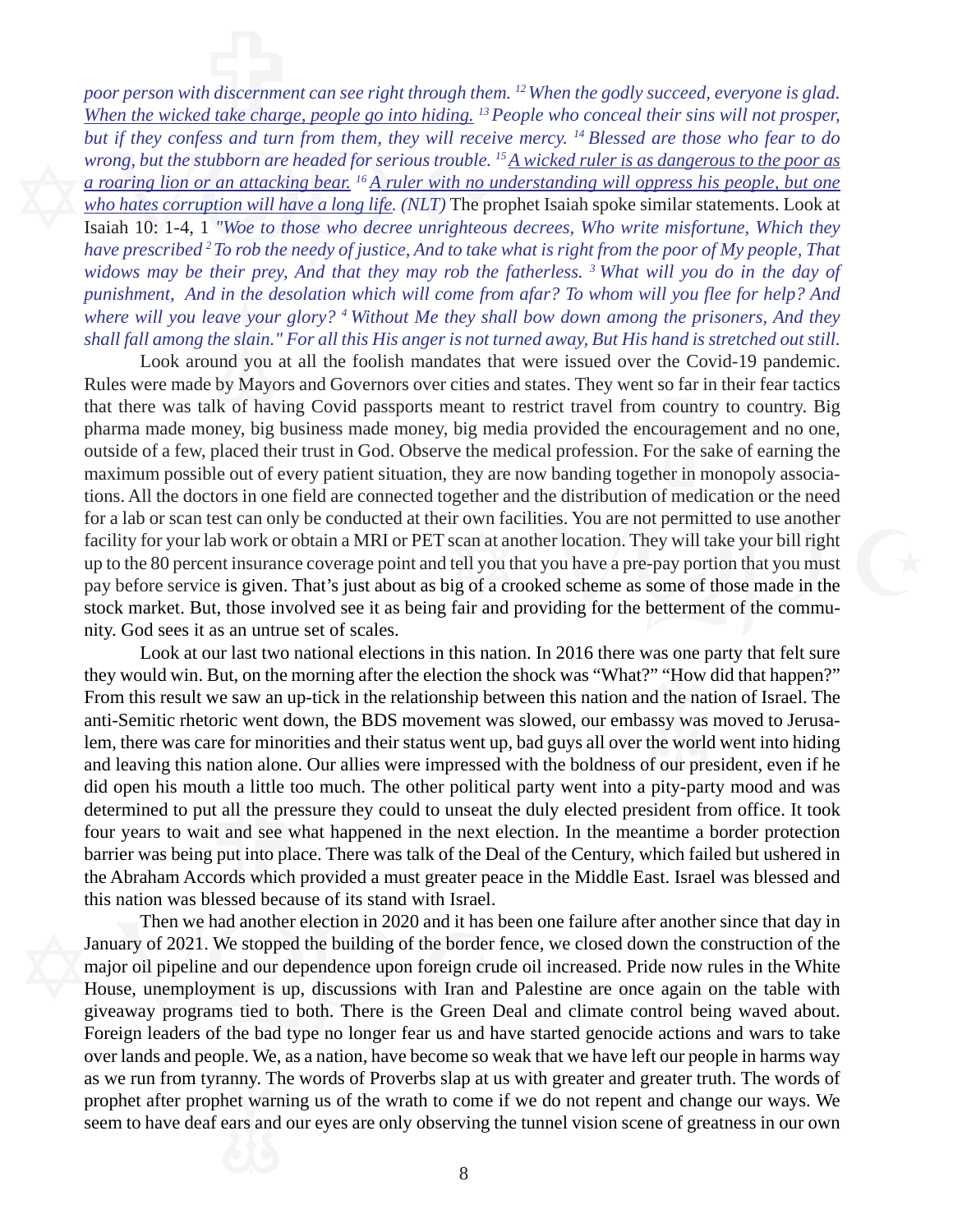new gods of<br>destruction a selves. Our new gods of science, technology, hobbies, pets and our personal pride are truly leading us to our own destruction and we cannot even see the deceit interlaced into our religious beliefs.

e te 1111<br>ended e<br>ne tempt<br>s called and Satan came to Him and tempted Him. When Satan realized that Yeshua was not going to accept his On yes: 1 assure you that there is Satan's de<br>been deceived for so long that we cannot thinkabout t<br>belief. It surely is not what Yeshua taught. It most c<br>peoples or for the world as a whole. Let us not forge<br>is the reason is the reason that we need to understand end-time prophecies. I have attempted to have you, the reader, Oh yes! I assure you that there is Satan's deceit interlaced into our religious beliefs. We have been deceived for so long that we cannot thinkabout the fact that we are following a counterfeit christian belief. It surely is not what Yeshua taught. It most certainly is not what God intended for the Hebrew peoples or for the world as a whole. Let us not forget that the purpose of this study is to see how Israel to understand that we have been instructed in a counterfeit belief. What we are being taught is not the truth. Remember these things and think about them: After Yeshua was baptized He went into the desert temptations he left for a more opportune time. Look at Luke 4:13 to see that this was so, *13 Now when the devil had ended every temptation, he departed from Him until an opportune time.* Refer back to Genesis and the temptation made in the Garden. Didn't Satan approach Eve instead of Adam? What is picked on for that opportune time. It was, and remains to be, the church, the bride of Christ.

model and you are following His ways and teachings. It is time for you to remember that Jesus may<br>have been a Jew but He came to remove the curse of the Law, not to remove the Law. As a Christian I<br>am striving to be as per Indicating to me that the first day of the week is what we<br>That would appear to make Saturday the Sabbath or the<br>where did the name Sunday come from? Go ahead and<br>ip of the sun. In other words this day we are discussing is it the church is called? Isn't the church called the bride of Christ? I'll give you one guess who Satan picked on for that opportune time. It was, and remains to be, the church, the bride of Christ.<br>Think about these thing Think about these things: What day is the Sabbath? Isn't it Saturday, the seventh day of the week? I know there are some who will claim that the Bible says there are six days to work and the seventh day is a day of rest. It does not specify the starting point on a calendar. However, in my seventh decade of life I have viewed calendars all over the world and they all appear with Sunday on the left hand side and Saturday on the right hand side. Indicating to me that the first day of the week is what we call Sunday and the seventh day is Saturday. That would appear to make Saturday the Sabbath or the day of rest. There is another question here: where did the name Sunday come from? Go ahead and research it, the name came from pagan worship of the sun. In other words this day we are discussing is named sun-god's-day. That doesn't sound like a day that Yeshua would worship His Father to me. Then someone would most likely say, "Jesus was a Jew and we are not Jews." That is true, however, if you are proclaiming yourself to be a Christian, that means that you are using this One person to be your have been a Jew but He came to remove the curse of the Law, not to remove the Law. As a Christian I am striving to be as perfect as I can, even though I have a sinful nature from birth. Through Christ I have a second birth with the strength of the Holy Spirit to lead me in the ways and manners of Christ as much as humanly possible. Look at the many ways that Paul said the same thing.

be accepted as god and to sit on the throne of the living God. If Satan can get mankind to turn their back<br>on Israel, denounce Israel and destroy the Jews Satan thinks he would win by default. Satan knows<br>scripture and he who says it did is calling Jesus a liar and also calling G<br>is the unpardonable sin spoken of in Matthew 12:<br>blasphemy will be forgiven men, but the blasphem<br>Anyone who speaks a word against the Son of Man, it<br>the Holy Spir Show, what about the day we call Easter and the 25th of December. I have already mentioned eviously. The 25th of December is a pagan holiday to celebrate the winter solstice. The day we ter, is a pagan holiday to celebrate them previously. The 25th of December is a pagan holiday to celebrate the winter solstice. The day we call Easter, is a pagan holiday to celebrate fertility. That's why we have baby chicks and baby rabbits to earmark that holiday. It continued to be an irritant to me that so called Christians will not understand that Yeshua said He must spend three days and three nights in the tomb as Jonah spent in the great fish. Yeshua was not crucified on a Friday and arose on a Sunday. It just did not happen that way and anyone who says it did is calling Jesus a liar and also calling God a liar. I care not to call either a liar, to me, that is the unpardonable sin spoken of in Matthew 12:31-32, *31 "Therefore I say to you, every sin and blasphemy will be forgiven men, but the blasphemy against the Spirit will not be forgiven men. 32 Anyone who speaks a word against the Son of Man, it will be forgiven him; but whoever speaks against the Holy Spirit, it will not be forgiven him, either in this age or in the age to come.* All of these things have been introduced into the teachings of Jesus and none are correct or the truth. Satan and his demons come as beings of light but they deceive and lead many away from the truth. Remember Satan wants to on Israel, denounce Israel and destroy the Jews Satan thinks he would win by default. Satan knows scripture and he knows that in the end he loses but he is going to try to win up to the very day that God places him in the lake of fire.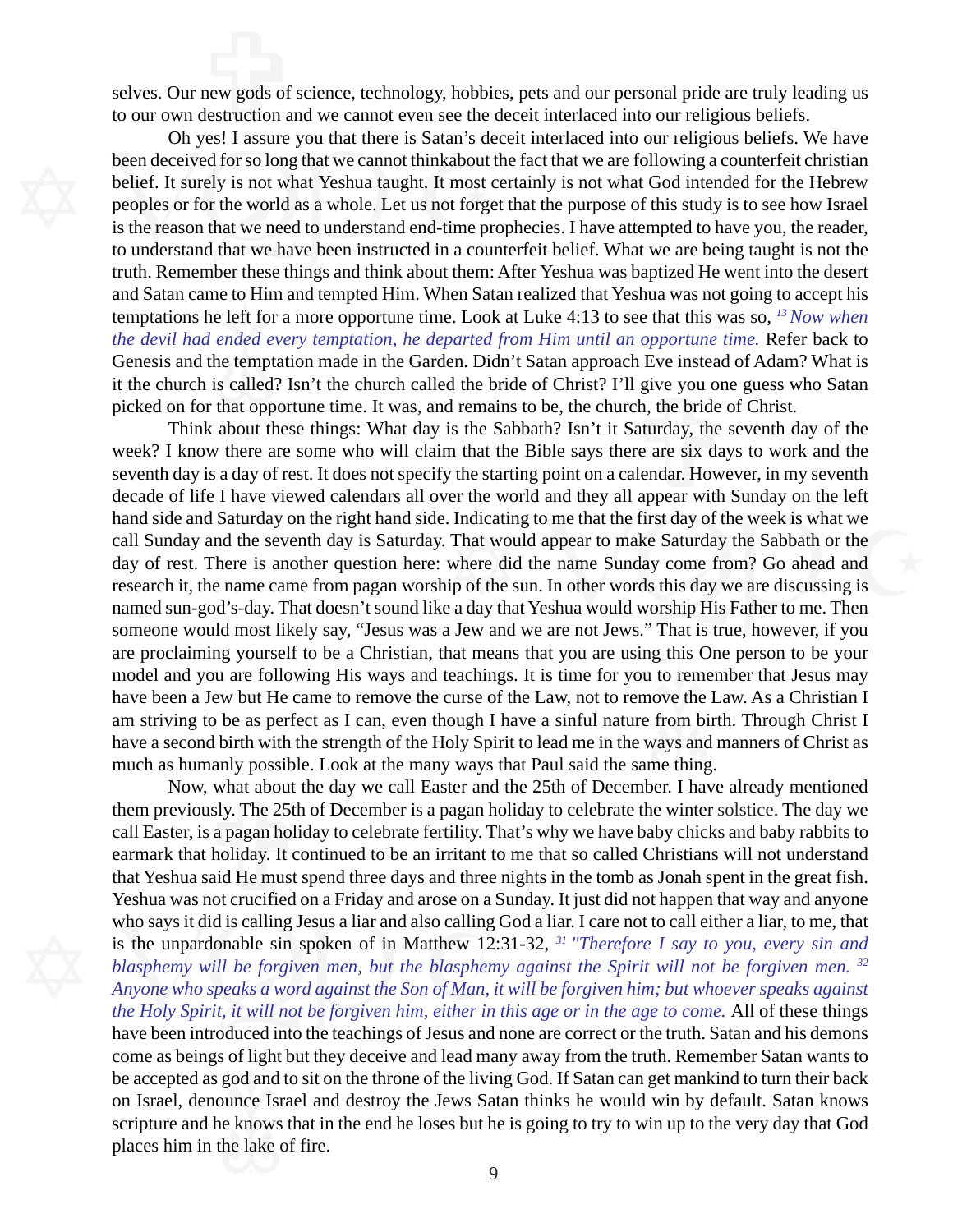### **God's Purpose for Israel Will Stand!**

vuldn't l<br>7 years of<br>to have<br>3 of wha<br>2 and ro in Egypt there wouldn't be a fulfilling of prophecy pertaining to Jesus and His birth into the tribe of I said I would reveal other mysteries to you, the<br>I am prepared to write about is the term Gentiles. Sau<br>Damascus and Yeshua gave him the assignment to be the<br>stated that if the Jewish nation had not turned from God<br>reason stated that if the Jewish nation had not turned from God there would be no salvation for Gentiles. The sky (Genesis 22:15-18), <sup>13</sup> Then the Angel of the Lord<br><sup>16</sup> and said: "By Myself I have sworn, says the Lord,<br>withheld your son, your only son—<sup>17</sup> blessing I will<br>escendants <u>as the stars of the heaven</u> and as the <u>sand</u> with Abraha<br>
; I will bless<br>
ss you, And i<br>
d." It seems<br>
ere are thing<br>
that his desember I said I would reveal other mysteries to you, the reader, prior to closing this work. The mystery I am prepared to write about is the term **Gentiles**. Saul of Tarsus was met by Yeshua on the road to Damascus and Yeshua gave him the assignment to be the Apostle to the Gentiles. I have heard the claim reason is that God allowed Gentiles to receive grace to make the Jewish nation jealous. I have also read in Dr. Robert Jeffress book, *But God . . . A Story of the Life of Joseph* that if God had not placed Joseph Judah. During my years of military service there was always the question, "Do you have a plan B?" God doesn't need to have a plan B! Remember that God knows the end from the beginning. I must also provide reminders of what the Bible says in the covenant God established with Abraham. Turn over to Genesis chapter 12 and read verses 2-3, *2 "I will make you a great nation; I will bless you And make your name great; And you shall be a blessing. 3 I will bless those who bless you, And I will curse him who curses you; And in you all the families of the earth shall be blessed."* It seems to me that God does not need a plan B nor does mankind need to make statements that there are things that will only happen because of the Jewish nation. God went further and told Abraham that his descendants would be like the sand on the seashore or the stars in the sky (Genesis 22:15-18), *15 Then the Angel of the Lord called to Abraham a second time out of heaven, 16 and said: "By Myself I have sworn, says the Lord, because you have done this thing, and have not withheld your son, your only son—17 blessing I will bless you, and multiplying I will multiply your descendants as the stars of the heaven and as the sand which is on the seashore; and your descendants shall possess the gate of their enemies.* <sup>18</sup> In your seed *all the nations of the earth shall be blessed, because you have obeyed My voice."*

mandments, i<br>
i the followir<br> *r Isaac, the L*<br> *vu':* ...<sup>12</sup>Fo<br>
which canno<br>
of the matter ontained<br>our descours des des des diffiles<br>the ded My v Jacob (who is renamed Israel by God). The statement God made to Isaac is contained in Genesis 26:3- God continues with this blessing by confirming it with Abraham's son Isaac and Isaac's son 5, *3 Dwell in this land, and I will be with you and bless you; for to you and your descendants I give all these lands, and I will perform the oath which I swore to Abraham your father. 4 And I will make your descendants multiply as the stars of heaven; I will give to your descendants all these lands; and in your seed all the nations of the earth shall be blessed; 5 because Abraham obeyed My voice and kept My charge, My commandments, My statutes, and My laws."* Jacob also makes the statement concerning the sand of the sea in the following, Genesis 32:9, 12, *9 Then Jacob said, "O God of my father Abraham and God of my father Isaac, the Lord who said to me, 'Return to your country and to your family, and I will deal well with you': . . . 12 For You said, 'I will surely treat you well, and make your descendants as the sand of the sea, which cannot be numbered for multitude.' "*

the peo<sub>l</sub><br>they pro<br>uage, th<br>there ov *Lord said, "Indeed the people are one and they all have one language, and this is what they begin to do;* help or grace. Look at the statement in Genesis chapter I<br>
<sup>1</sup>Now the whole earth had one language and one speech.<br>
the east, that they found a plain in the land of Shinar, another, "Come, let us make bricks and bake them *asphalt for mortar. 4 And they said, "Come, let us build ourselves a city, and a tower whose top is in the* The fact of the matter is that the nations of the world think they can fix the world without God's help or grace. Look at the statement in Genesis chapter 11 concerning the Tower of Babel, verses 1-9, *1 Now the whole earth had one language and one speech. 2 And it came to pass, as they journeyed from the east, that they found a plain in the land of Shinar, and they dwelt there. 3 Then they said to one another, "Come, let us make bricks and bake them thoroughly." They had brick for stone, and they had heavens; let us make a name for ourselves, lest we be scattered abroad over the face of the whole earth." 5 But the Lord came down to see the city and the tower which the sons of men had built. 6 And the now nothing that they propose to do will be withheld from them. 7 Come, let Us go down and there confuse their language, that they may not understand one another's speech." 8 So the Lord scattered them abroad from there over the face of all the earth, and they ceased building the city. 9 Therefore its*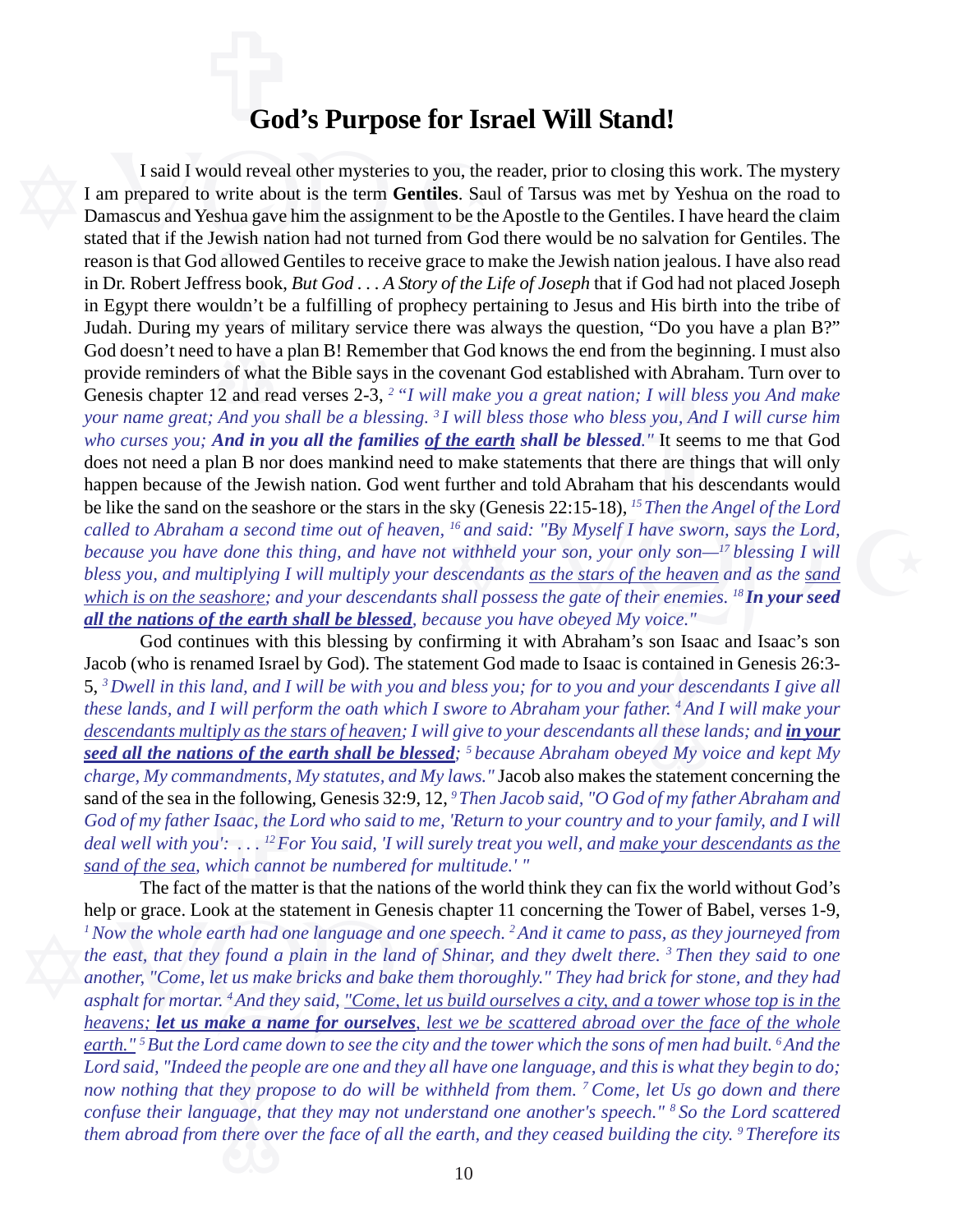### ed Babel, bet<br>ed Babel, bet<br>ed them abre *name is called Babel, because there the Lord confused the language of all the earth; and from there the Lord scattered them abroad over the face of all the earth.*

Tround continue and go back to the time of N<br>also go back through the line of descent from Adam<br>to the flood, but I think you get my point. God had a<br>us all remember that it is God who sits on the thror<br>you, that the reaso you, that the reason for this chapter is to show you that God's purpose for Israel will stand. I also have I could continue and go back to the time of Noah and show you the reason for the flood. I could also go back through the line of descent from Adam and show you that there were two preachers prior to the flood, but I think you get my point. God had a plan and it would be God's plan that prevailed. Let us all remember that it is God who sits on the throne and no one else! I will remind myself, and also said that there is a mystery relating to the Gentiles.

r 5, 6,<br>habitant<br>lying,<br>pn blood<br>beasts statements. 4:1-3, 6, *1 Hear the word of the Lord, You children of Israel, For the Lord brings a charge* There are many preplexing statements made in the book of Hosea. Here are some of those *against the inhabitants of the land: "There is no truth or mercy Or knowledge of God in the land. 2 By swearing and lying, Killing and stealing and committing adultery, They break all restraint, With bloodshed upon bloodshed. 3 Therefore the land will mourn; And everyone who dwells there will waste*

*Because your sins have increased.* <sup>15</sup> Why do you cry about your affliction? Your sorrow is incurable.<br> *Because of the multitude of your iniquities*, *Because your sins have increased*, *I have done these*<br> *All* the land of their captivity. Jacob shall return, have re.<br>
<sup>11</sup> For I am with you,' says the Lord, 'to save you; The scattered you, Yet I will not make a complete end of just you go altogether unpunished.<sup>'12</sup> "For thus s *And not of peace.* This how, and see, whether a mant is ever in tabor will child. So why ab I see every man with his hands on his loins Like a woman in labor, And all faces turned pale?<sup>7</sup> Alas! For that day is great, So  $\frac{d}{dx}$  that  $\frac{d}{dx}$ <br>  $\frac{d}{dx}$  a voice<br>  $\frac{d}{dx}$  child? you commit harlotry; Israel is defiled....<sup>15</sup> **I** will return<br>
r offense. Then they will seek My face; In their affliction<br>
rse God is speaking and He basically says He is going to<br>
ge their offense. It seems that the ti *away With the beasts of the field And the birds of the air; Even the fish of the sea will be taken away.* . . <sup>6</sup> *My people are destroyed for lack of knowledge. Because you have rejected knowledge, I also will reject you . . 6 My people are destroyed for lack of knowledge. Because you have rejected knowledge, I also will reject you from being priest for Me; Because you have forgotten the law of your God, I also will forget your children.* 5:1-3, 15, *1 "Hear this, O priests! Take heed, O house of Israel! Give ear, O house of the king! For yours is the judgment, Because you have been a snare to Mizpah And a net spread on Tabor.* <sup>2</sup> The revolters are deeply involved in slaughter, Though I rebuke them all. <sup>3</sup> I know Ephraim, And Israel *is not hidden from Me; For now, O Ephraim, you commit harlotry; Israel is defiled.* . . . <sup>15</sup>*I will return again to My place Till they acknowledge their offense. Then they will seek My face; In their affliction they will earnestly seek Me."*) In this last verse God is speaking and He basically says He is going to leave them all alone until they acknowledge their offense. It seems that the time that Israel will acknowledge their offense is during the Great Tribulation. The prophet Jeremiah tells us that this will be the time of Jacob's trouble. Jeremiah 30:1-15, *1 The word that came to Jeremiah from the Lord, saying, 2 "Thus speaks the Lord God of Israel, saying: 'Write in a book for yourself all the words that I have spoken to you. 3 For behold, the days are coming,' says the Lord, 'that I will bring back from captivity My people Israel and Judah,' says the Lord. 'And I will cause them to return to the land that I gave to their fathers, and they shall possess it.' " 4 Now these are the words that the Lord spoke concerning Israel and Judah. 5 "For thus says the Lord: 'We have heard a voice of trembling, Of fear, and not of peace. 6 Ask now, and see, Whether a man is ever in labor with child? So why do I see every man with his hands on his loins Like a woman in labor, And all faces turned pale? 7 Alas! For that day is great, So that none is like it; And it is the time of Jacob's trouble, But he shall be saved out of it. 8 'For it shall come to pass in that day,' Says the Lord of hosts, 'That I will break his yoke from your neck, And will burst your bonds; Foreigners shall no more enslave them. 9 But they shall serve the Lord their God, says the Lord, 'Nor be dismayed, O Israel; For behold, I will save you from afar, And your seed from the land of their captivity. Jacob shall return, have rest and be quiet, And no one shall make him afraid. 11 For I am with you,' says the Lord, 'to save you; Though I make a full end of all nations where I have scattered you, Yet I will not make a complete end of you. But I will correct you in justice, And will not let you go altogether unpunished.' 12 "For thus says the Lord: 'Your affliction is incurable, Your wound is severe. 13 There is no one to plead your cause, That you may be bound up; You have no healing medicines. 14 All your lovers have forgotten you; They do not seek you; For I have wounded you with the wound of an enemy, With the chastisement of a cruel one, For the multitude of your iniquities, Because of the multitude of your iniquities, Because your sins have increased, I have done these things to you.*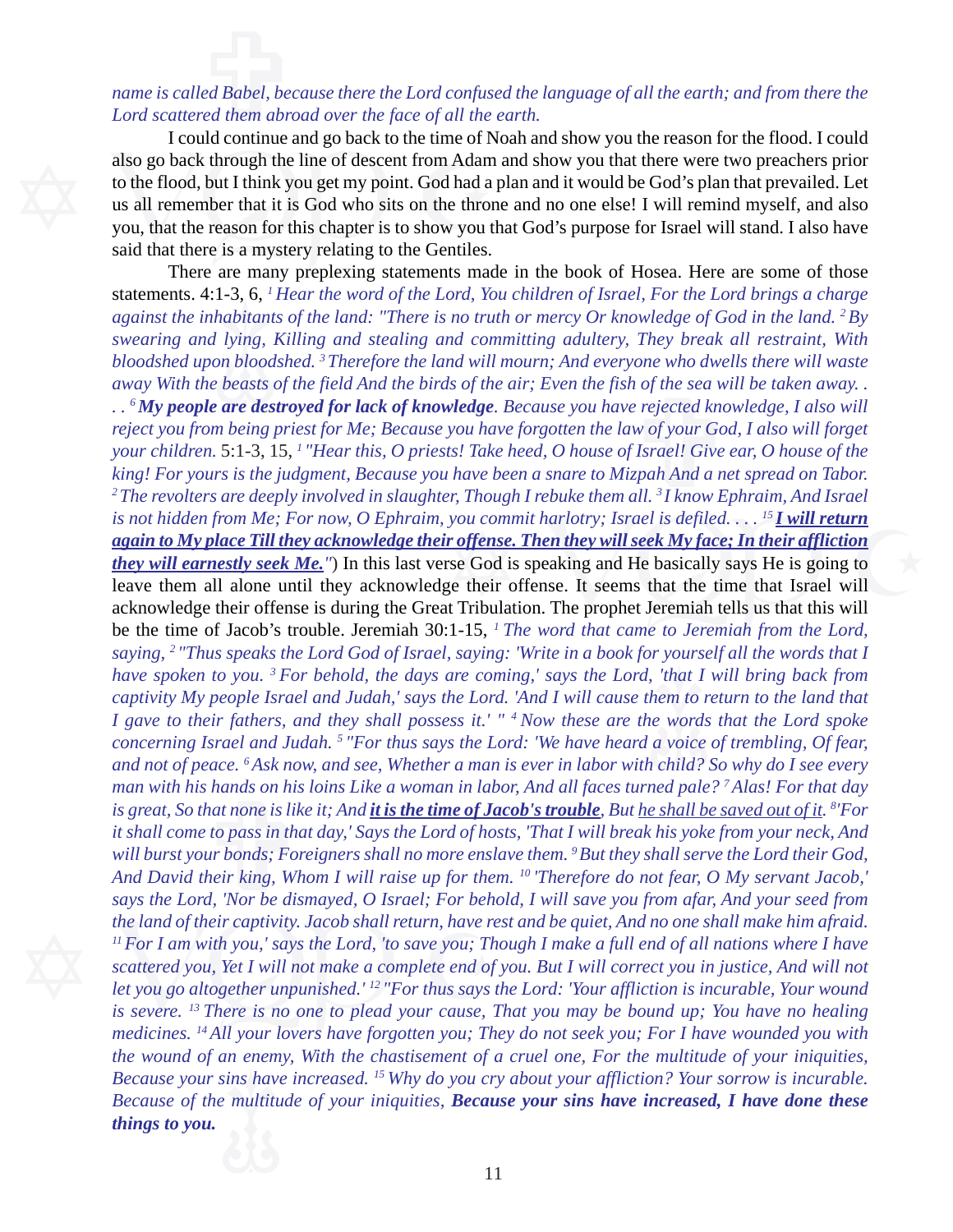*destroy and to throw down, To build and to plant."* Was selemian's assignment from God prior to ins onther<br>*Jeremiah from the Lord, saying,* <sup>2</sup> "Thus speaks the Lo.<br>yourself all the words that I have spoken to you.<sup>3</sup> For be<br>**I will bring back from captivity My people Isr**  *return to the land that I gave to their fathers, and they shall possess it.' ". . . 9 Then the Lord put forth* now in the book in the book of the entire We are now in the book of Jeremiah and that is where we will find a major portion of one of the great mysteries of the entire Bible. Let's start at the beginning of Jeremiah and ask this question. What was Jeremiah's assignment from God prior to his birth? Jeremiah 1:4-5, 9-10, *1 The word that came to Jeremiah from the Lord, saying, 2 "Thus speaks the Lord God of Israel, saying: 'Write in a book for yourself all the words that I have spoken to you. 3 For behold, the days are coming,' says the Lord, 'that I will bring back from captivity My people Israel and Judah,' says the Lord. 'And I will cause them to His hand and touched my mouth, and the Lord said to me: "Behold, I have put My words in your mouth. 10 See, I have this day set you over the nations and over the kingdoms, To root out and to pull down, To*

verse the<br>claring the share<br>in kingde y green tree, And you have not obeyed My voice,' says<br>
't God make a similar request, that Israel and Judah<br>
at Israel, the northern kingdom, was taken into captivity<br>
i into captivity in Babylon. Jeremiah spent about 40<br> meate of an<br>*Judah did no*<br>Judah did no<br>Israel,' says<br>Ill not remain Notice in verse three that God says He will bring back from captivity My people Israel and Judah. God is declaring that both houses or kingdoms will be in captivity. We must remember that Israel, the northern kingdom went into captivity after God gave Israel a certificate of divorce. Jeremiah 3:8, *8 Then I saw that for all the causes for which backsliding Israel had committed adultery, I had put her away and given her a certificate of divorce; yet her treacherous sister Judah did not fear, but went and played the harlot also.* God then tells Jeremiah to proclaim the following, Jeremiah 3:12-13, *12 Go and proclaim these words toward the north, and say: 'Return, backsliding Israel,' says the Lord; 'I will not cause My anger to fall on you. For I am merciful,' says the Lord; ' I will not remain angry forever. 13 Only acknowledge your iniquity, That you have transgressed against the Lord your God, And have scattered your charms To alien deities under every green tree, And you have not obeyed My voice,' says the Lord.* In observing the verses in Hosea didn't God make a similar request, that Israel and Judah acknowledge their iniquities? We should know that Israel, the northern kingdom, was taken into captivity by Assyria 135 years prior to Judah being taken into captivity in Babylon. Jeremiah spent about 40 years pleading with the people of the house of Judah to repent and change their ways and warning them what was to happen if they did not.

follows chapter 51 state. The words of setemant end netc. There is another enapter of the book of setemant from follows chapter 51. There is nothing in that chapter that defines the building and planting that Jeremiah must can rea<br>emiah's<br>at there<br>ing that<br>the boo Jeremiah's assignment contained 6 parts and I assure you that all six parts were completed prior to Jeremiah's death. Now here is the strange twist to this assignment. You can read from chapter 1 through chapter 51 and you will find **only four** of the six elements of Jeremiah's assignment being completed. Jeremiah uprooted and tore down, he destroyed and overthrew, but there are no words in 51 chapters that you will find the building and the planting. It is most interesting that the last words of chapter 51 state: The words of Jeremiah end here. There is another chapter of the book of Jeremiah that must accomplish to fulfill his assignment from God. Where, oh where, is the answer? That becomes the mystery and it seems no one wants to address this and find the answer. There is an answer and it ties all of this together in a marvelous manner.

to Gedaliah the son of Ahikam. And Ishmael the son of Nethaniah carried them away captive and<br>departed to go over to the Ammonites. Next, add to this verse Jeremiah 43:6, <sup>6</sup> men, women, children,<br>**the king's daughters**, a against King Nebuchadnezzar and the siege began, King<br>and taken to King Nebuchadnezzar at Riblah. At Riblah<br>eyes along with the officials of Judah and then King Zed<br>royal line of Judah was terminated in the kingdom of Juda of the book of Jeremiah is several overlooked facts. Let us piece this together. Turn to Jeremiah 41:10, During the process of King Nebuchadnezzar capturing Jerusalem he placed puppet kings on the throne of Judah. The last king to hold this position was King Zedekiah. When King Zedekiah rebelled against King Nebuchadnezzar and the siege began, King Zedekiah escaped and fled. He was captured and taken to King Nebuchadnezzar at Riblah. At Riblah King Zedekiah's sons were killed before his eyes along with the officials of Judah and then King Zedekiah's eyes were put out. With this action the royal line of Judah was terminated in the kingdom of Judah. But, it was not ended! Hidden in the words <sup>10</sup> Then Ishmael carried away captive all the rest of the people who were in Mizpah, *the king's daughters and all the people who remained in Mizpah, whom Nebuzaradan the captain of the guard had committed departed to go over to the Ammonites.* Next, add to this verse Jeremiah 43:6, *6 men, women, children, the king's daughters, and every person whom Nebuzaradan the captain of the guard had left with*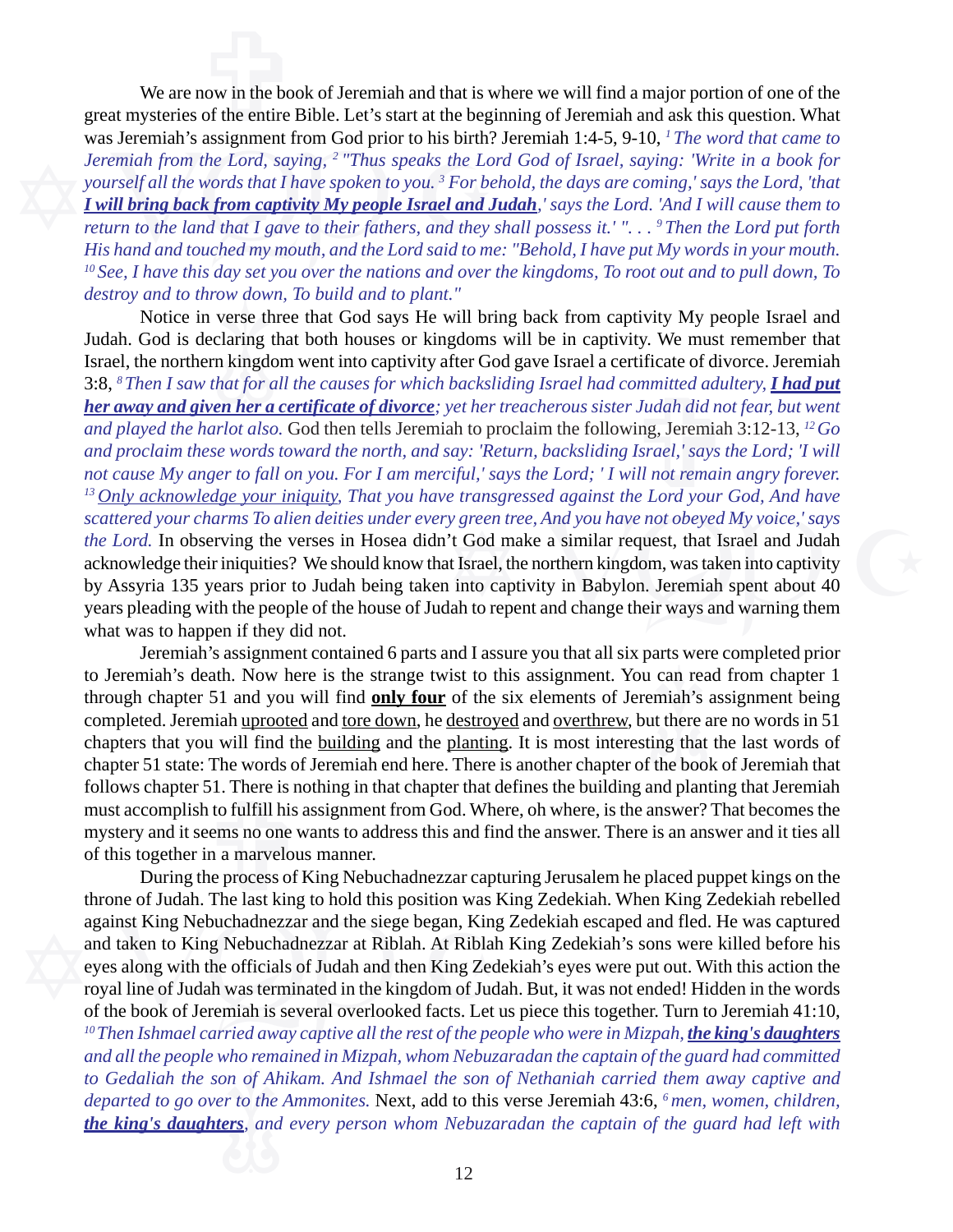*Judah, who have gone to the land of Egypt to dwell there, shall <u>know whose words will stand, Mine or theirs</u>.<br> Next, we turn to the book of Ezekiel and read, Ezekiel 2:3, <sup>3</sup> And He said to me: "Son of man, I am send escape the sword shall return from the land of Egypt to the land of Judah; and all the remnant of* go *into the tand of Egypt to awett there, and they sr*<br>They shall be consumed by the sword and by famine<br>the sword and by famine; and they shall be an oath,<br>will punish those who dwell in the land of Egypt,<br>famine, and by *famine, and by pestilence, 14 so that none of the remnant of Judah who have gone into the land of Egypt* e son of Ahi<br>t. Jeremiah *Gedaliah the son of Ahikam, the son of Shaphan, and Jeremiah the prophet and Baruch the son of Neriah.* Next, Jeremiah 44:12-14, 28, *12 And I will take the remnant of Judah who have set their faces to go into the land of Egypt to dwell there, and they shall all be consumed and fall in the land of Egypt. They shall be consumed by the sword and by famine. They shall die, from the least to the greatest, by the sword and by famine; and they shall be an oath, an astonishment, a curse and a reproach! 13 For I will punish those who dwell in the land of Egypt, as I have punished Jerusalem, by the sword, by to dwell there shall escape or survive, lest they return to the land of Judah, to which they desire to return and dwell. For none shall return except those who escape.*<sup>*' "... <sup>28</sup> Yet a small number who*</sup> *theirs.*

*sight of many nations, <sup>28</sup> then they shall know that I am the Lord their God, who sent them into captivity* among the nations, but also <u>brought them back to their land</u>, and <u>left none of them captive any longer</u>.<sup>29</sup> A pusness<br>is and deright<br>fair.' <u>O</u><br><sup>27</sup> When<br>U I am he **Example 3 All Solution** Surface of **Israel**, every one according to his ways," says the ansgressions, so that iniquity will not be your ruin. <sup>31</sup> Cast ou have committed, and get yourselves a new heart and a of Israel? <sup>3</sup>  $\frac{1}{16}$  is the sum to<br>s rebelled ag<br>1:16-17, <sup>16</sup> T<br><u>s</u>, and althour the countri Next, we turn to the book of Ezekiel and read, Ezekiel 2:3, *3 And He said to me: "Son of man, I am sending you to the children of Israel, to a rebellious nation that has rebelled against Me; they and their fathers have transgressed against Me to this very day.* Ezekiel 11:16-17, *16 Therefore say, 'Thus says the Lord God: "Although I have cast them far off among the Gentiles, and although I have scattered them among the countries, yet I shall be a little sanctuary for them in the countries where they have gone." ' 17 Therefore say, 'Thus says the Lord God: "I will gather you from the peoples, assemble you from the countries where you have been scattered, and I will give you the land of Israel." '* Ezekiel 18:30-32, *30 "Therefore I will judge you, O house of Israel, every one according to his ways," says the Lord God. "Repent, and turn from all your transgressions, so that iniquity will not be your ruin. 31 Cast away from you all the transgressions which you have committed, and get yourselves a new heart and a new spirit. For why should you die, O house of Israel? 32 For I have no pleasure in the death of one who dies," says the Lord God. "Therefore turn and live!* Ezekiel 33:7, 17-20, *7 "So you, son of man: I have made you a watchman for the house of Israel; therefore you shall hear a word from My mouth and warn them for Me.* . . . <sup>17</sup> "Yet the children of your people say, 'The way of the Lord is not fair.' **But it is** *their way which is not fair! 18 When the righteous turns from his righteousness and commits iniquity, he shall die because of it. 19 But when the wicked turns from his wickedness and does what is lawful and right, he shall live because of it.* <sup>20</sup> Yet you say, 'The way of the Lord is not fair.' O house of Israel, I will *judge every one of you according to his own ways."* Ezekiel 39:27-29, *27 When I have brought them back from the peoples and gathered them out of their enemies' lands, and I am hallowed in them in the among the nations, but also brought them back to their land, and left none of them captive any longer. 29 And I will not hide My face from them anymore; for I shall have poured out My Spirit on the house of Israel,' says the Lord God."*

I'd like to pick up one segment of scripture from Hosea, Hosea 3:4-5, *4 For the children of Israel shall abide many days without king or prince, without sacrifice or sacred pillar, without ephod their king. They shall fear the Lord and His goodness in the latter days.*

**non-Jewish**, heathen, nation, people. Therefore, if the House of Israel has been given a certificate of divorce and cast off and scattered among the nations they have been assimilated into the Gentiles and, by default, be or teraphim. <sup>5</sup> *Afterward the children of Israel shall return and seek the Lord their God and David*<br>their king. They shall fear the Lord and His goodness in the latter days.<br>We have collected many verses and it is time We have collected many verses and it is time to connect the dots, so to speak. I've said many times over my forty plus years of studying the Bible that God's Word is like a giant jigsaw puzzle and you must learn to discern the Word to enable you to put the pieces together in their proper place. We must also add the definition of our primary word search: what is the meaning of **Gentiles**? Strong's Concordance identifies Gentiles as Hebrew 1471 and Greek *1484*: the definition for both is **foreign** divorce and cast off and scattered among the nations they have been assimilated into the Gentiles and, by default, become Gentiles themselves. With that said, we can observe portions of world history and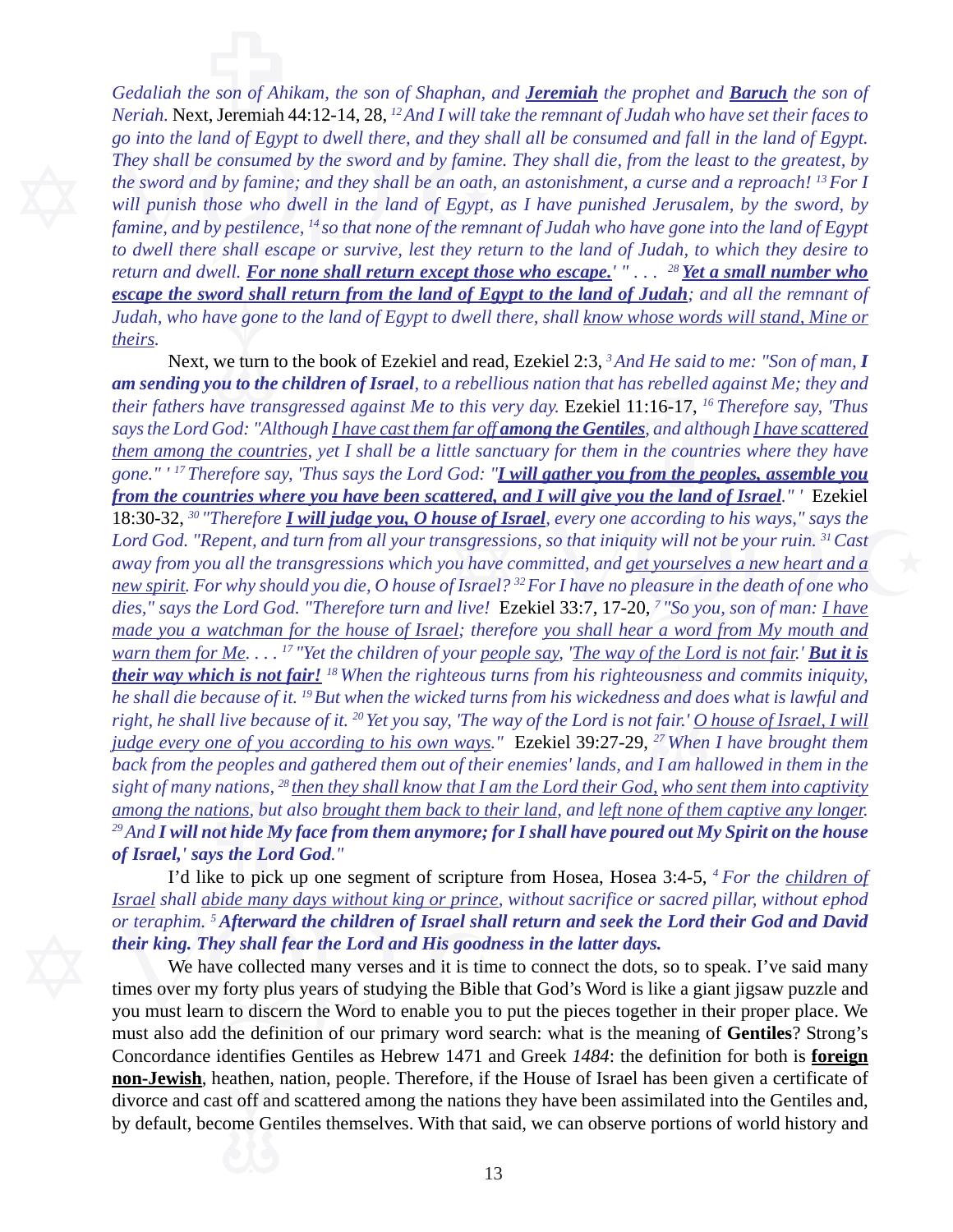Indication and Wales. This entire<br>Ireland, to Scotland, to England and Wales. This entire<br>Thirteenth Tribe of Israel. I now extract a small portion<br>connecting the dots that we are chasing.<br>Chapter of Israel ass<br>Celts end up see the children of Israel assimilated into the Scythians, the Cimmerians, the Gauls, the Galatians, and the Celts. The Celts end up in Northern Ireland and there are numerous books among the Irish that identifies a prophet arriving there. We find the descendants of the northern kingdom of Israel from Ireland, to Scotland, to England and Wales. This entire story has been given in detail in my book, *The Thirteenth Tribe of Israel*. I now extract a small portion of that work and place it here to assist in connecting the dots that we are chasing.

#### **Lost Israel and the First Overturn Located** Chapter 18

at a great<br>among<br>ruth has Testament. This truth has been a source of such great mystery that has both puzzled the minds, and engaged the interest of men to such an extent that many of them, who are the intellectual peers of the world, have spent th The fact that a great nation, originally composed of ten tribes of the posterity of Abraham, Isaac and Jacob, is lost among the nations of the world is well known to enlightened students of the Old engaged the interest of men to such an extent that many of them, who are the intellectual peers of the world, have spent their best energies in the work of searching for this lost nation.

Thus, for many years, devout minds have been investigating secular and sacred history, as well as sacred prophecy, that must have become, or must become, history. These men have carefully traced not only the perfectly connected outlines, but also the details of history. Hence, they confidently assert there are no missing links in the chain of racial and national events.

nd national events.<br>
in thus engaged are eminent in religious, historic and<br>
chronology, astronomy, archeology, ethnology, pyra-<br>
l any and every science that could shed any possible<br>
ble in their search after facts, and a A large percentage of men who have been thus engaged are eminent in religious, historic and scientific research. Men have called to their aid chronology, astronomy, archeology, ethnology, pyramidology and philology. Indeed, they have used any and every science that could shed any possible light upon this subject. They have been irrepressible in their search after facts, and are men of purpose, for truth's sake, that the Word of God shall be forced to stand every test, its own internal matter demands, be it ever so crucial.

ers incre<br>
e thing,<br>
igin. Th<br>
shall be It is the consensus of opinion among this class of men, whose numbers increase daily, that the once-lost tribes of Israel are found. Be they right or wrong, I am sure of one thing, namely, there is a race of people here amidst other races, who do not know their ancestral origin. They possess all the distinguishing marks whereby the Scriptures declare the lost house of Joseph shall be found and recognized by all the nations of the earth.

Be this as it may, there is nothing for me to do now but take up the thread of our story, which is *t* one. It pertains to those members of the royal family whom we left on the throne of Israel, and are holding the scepte a *scarlet* one. It pertains to those members of the royal family whom we left on the throne of Israel, and who were holding the scepter of David *de facto,* instead of the One to whom it belongs *de jure.* While dealing with this breach that occurred in the royal family, we said nothing about the three overturns that are a part of Ezekiel's prophecy concerning some of the chief details of this breach.

majestic land to which the royal branches were carried<br>many points proving the present whereabouts of the stil<br>and Scepter of David. It was not my desire to give any<br>building and planting that was Jeremiah's commission h<br>N One reason for this omission was that I could not give the proof concerning the location of that *majestic land* to which the royal branches were carried and *set*. To do so I would have to have made many points proving the present whereabouts of the still preserved seed, perpetuated Crown, Throne and Scepter of David. It was not my desire to give any such proof until I should first prove that the building and planting that was Jeremiah's commission had been accomplished.

 Now, since we have shown that the Word of God emphatically declares these things have been accomplished, I am prepared to show the three prophetic overturns took place in connection with these same royal heirs, together with their succession, whom we have followed to a new country.

It is not possible to follow the history of these overturns, nor to follow further the history of that of the royal family that came into power when the breach was made independently of lost t was to Israel, the Northern K branch of the royal family that came into power when the breach was made independently of lost Israel. It was to Israel, the Northern Kingdom, that Jeremiah fled with *the king's daughters*, and it was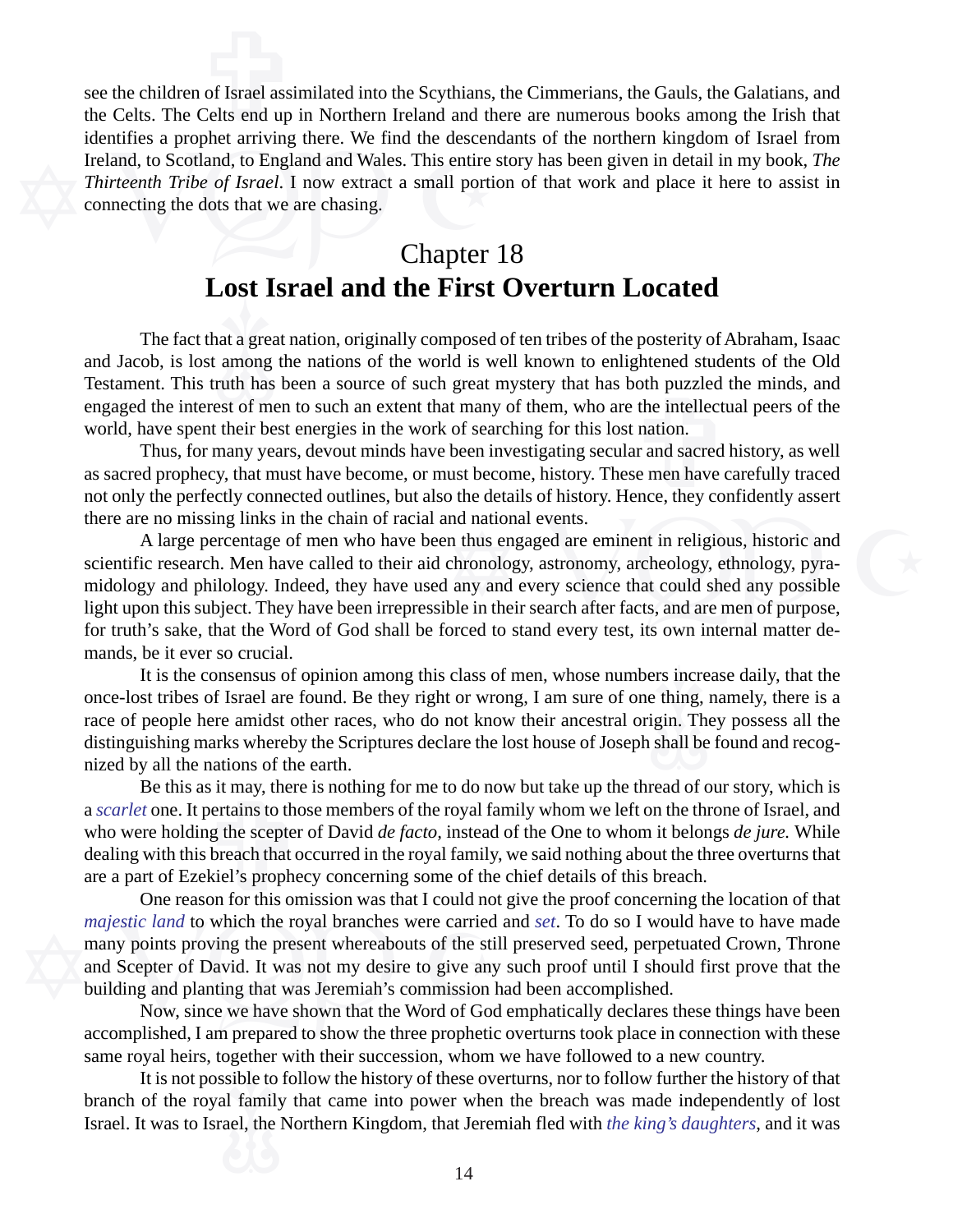me people w to these same people with whom the royal line of Zarah had been for more than a century. Once Jeremiah arrived with the king's daughters, and the one daughter married the prince of Zarah and they or their descendants have been there every since. Nationally speaking, the fortunes and history of the Scepter and Birthright have become one!

Scepter and Birthright have been there every since. No<br>Scepter and Birthright have become one!<br>We must remember the place where this print<br>*Israel*. It was all the trees in the field of Israel that v<br>Israel, the dry tree, Israel, the dry tree, that is made to flourish, because it had been dry hitherto for lack of royal honors and We must remember the place where this prince and princess were planted was in the *Height of Israel*. It was all the trees in the field of Israel that were to know the low tree had been exalted. It was royal blood. Now that a prince and princess of the blood are on the throne, the once dry tree does flourish! The former green tree, the Jewish kingdom, not the nation, is dried up.

> capital was Samaria, and whose representative name is Ephraim, the second son of Joseph, to whom<br>pertains the birthright. Joseph's two sons, Ephraim and Manasseh, were to: Genesis 48:16, *Grow into*<br>a multitude in the mids We must remember Israel was the Northern Kingdom, the Birthright people, whose ancient pertains the birthright. Joseph's two sons, Ephraim and Manasseh, were to: Genesis 48:16, *Grow into a multitude in the midst of the earth.* Finally, they were to separate, Manasseh to become *a great nation*, variously given in verse 19.

> a *matritude in the mass of the earm*. I many, they were to separate, *Manasser to become a great nation*, and Ephraim to develop into many nations, *a multitude of nations*, or a company of nations, as it is variously giv The first of these overturns is the one whose history we have essentially given while dealing with the preservation of King Zedekiah's daughters. It is the overturn of the kingdom from Palestine to that majestic land, by the side of abundant waters, where it took root, grew, flourished and became a spreading vine.

n connection with Israel. The Hebrew word, *sawrakh*—<br>
i in his Exhaustive Concordance, <u>to extend, to spread, to</u><br>
i. Thus, this new country, this strange and unknown land,<br>
it people of Israel, is the place from which it A ripple of holy joy went pulsing through my heart when I found that the prophet had, in his riddle, used the expression, *spreading vine* in connection with Israel. The Hebrew word, *sawrakh* spreading, as used here, is defined by Strong in his Exhaustive Concordance, to extend, to spread, to stretch exceedingly, to extend even to excess. Thus, this new country, this strange and unknown land, in which the royal remnant found the cast-out people of Israel, is the place from which it is declared they shall spread out, exceedingly extend their borders and so fulfill their national destiny.

*will pla<br>vickedne*<br>ord had<br>od wou How perfectly this harmonizes with the promises concerning the *place* where the Lord spoke to David in connection with the promises concerning the perpetuity of his seed, throne and scepter. 2 Samuel 7:10, *"Moreover I will appoint a place for My people Israel, and will plant them, that they may dwell in a place of their own and move no more; nor shall the sons of wickedness oppress them anymore, as previously."*

*house of Israel among the nations as grain is sifted in a sieve.* After they have reached their far-off destination, their God-appointed place, then they are to move no more, for it is in reference to this same casting ou At this junction I feel compelled to point out the fact that the Lord had cast Israel out of her land, and cast her afar off. While Israel was going to that far-off land, God would: Amos 9:9, *Sift the* destination, their God-appointed place, then they are to move no more, for it is in reference to this same casting out of the Ephraimic nation that Hosea declares. Hosea 3:4, *For the children of Israel shall abide many days without king or prince, without sacrifice or sacred pillar, without ephod or teraphim.* Now, with this prophetic riddle fulfilled, their king is with them, and the monarchy of Israel is flourishing as a green, or living tree. My next effort will be to find this far-off land, whose history has been one of spreading out exceedingly, even excessively.

Jeremiah's work has been accomplished, we know it must have been he who did it, even if his name is<br>not mentioned in the Scriptural account of the doing. We know God would not permit some other man<br>to do that work, after h of spreading out exceedingly, even excessively.<br>The Jews have a record of the birth, call and<br>execution of the first part of his commission, i.e., the<br>house and throne of David, as a fact. However, with<br>Jeremiah after his Jeremiah after his sudden disappearance from among them. This is evidence that he neither died nor The Jews have a record of the birth, call and commission of Jeremiah, and the history of the execution of the first part of his commission, i.e., the tearing down, rooting out and destroying of the house and throne of David, as a fact. However, without regard to this fact, they can give no account of completed his God-ordained task among them. All the civilized races of the world know he did not *build* that seat of power, nor *plant* those royal scions among the Jews. Since we find it recorded that not mentioned in the Scriptural account of the doing. We know God would not permit some other man to do that work, after having sanctified Jeremiah before he was born, and brought him into the world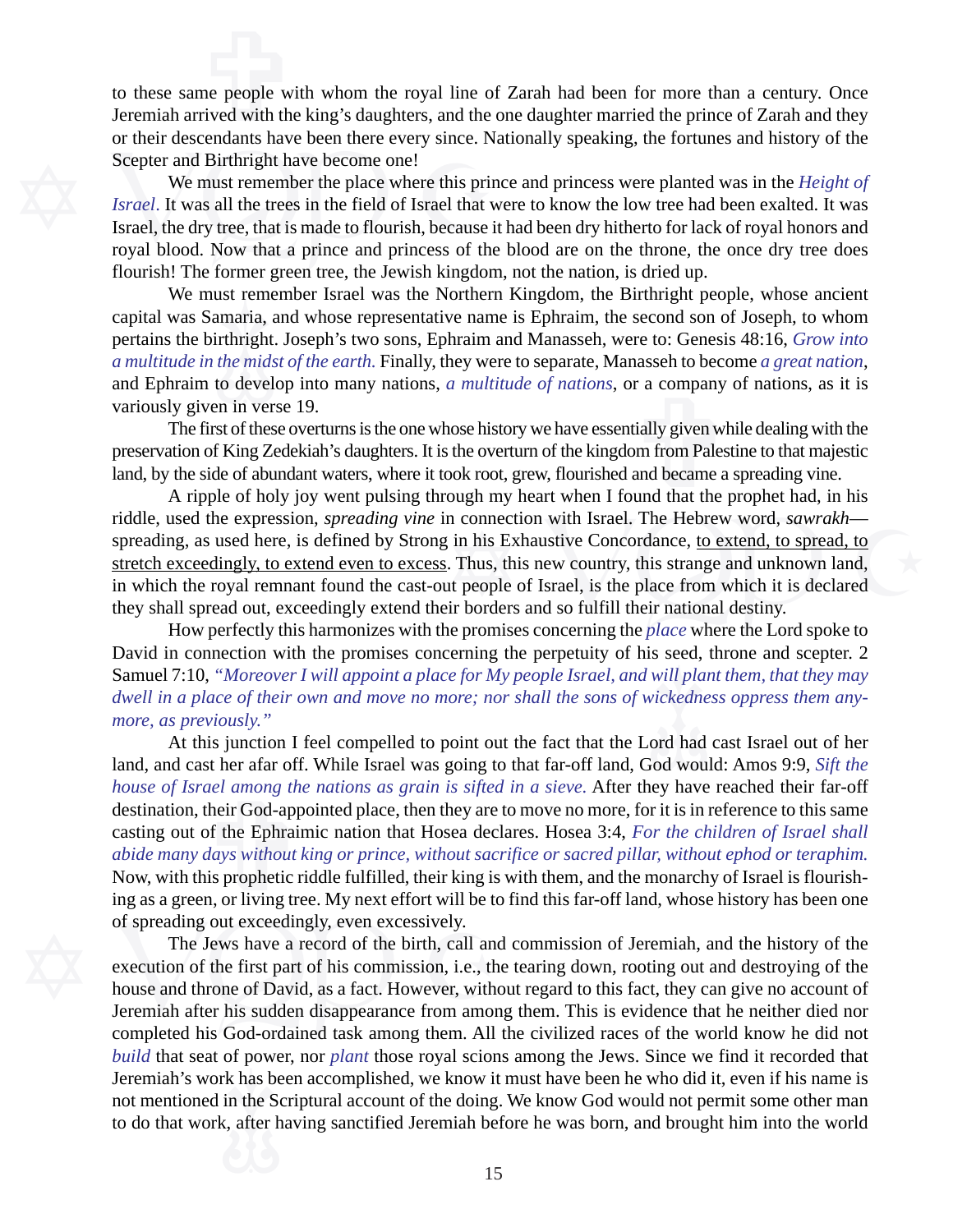planter. But we must remember also that the name of Is.<br>Kingdom, is mentioned as the receiver of the planted are declares Jeremiah's work to have been accomplished in<br>find evidence of that fact. This necessitates the findi find evidence of that fact. This necessitates the finding of Joseph-Israel. God says they shall be found, Let us we work<br>we work the work of the work of the work of the same work. for that purpose. We must bear in mind the fact that the sacred account of the building and planting is in the form of a riddle, and that metaphors, instead of names, are used for those concerned; the *high* and the *low,* the *enthroned* and the *dethroned,* the *young twig* and the *tender twigs,* the *planted* and the *planter.* But we must remember also that the name of *Israel*, the special national name of the Northern Kingdom, is mentioned as the receiver of the planted and enthroned pair. Since the historic testimony declares Jeremiah's work to have been accomplished in Israel, it is only in Israel that we may hope to and when they are, there must be a branch of the Judah-Davidic family, who are their sovereigns.

selves, and even to their brethren, the Jews. Some of the Jews, at the time of Christ, thought that no<br>person, except the Messiah, could go to them, or might even know where to find them. Because of the<br>lack of Jewish hist his little Royal Remnant, but also to the destination of the dispersed tribes, Israel was lost to thempearance was almost as marvelous as that of Elijah, the Jews were ready to say the Christ was Jeremiah. Matthew 16:14, *So they said*, "*Some say John the Baptist, some Elijah, and others Jeremiah or one of the prophets.* Since the East is left in such utter darkness in our story, not only with the fate of Jeremiah and person, except the Messiah, could go to them, or might even know where to find them. Because of the lack of Jewish historical data concerning the completion of Jeremiah's work, and because his disapemiah. Matthew 16:14, *So they said, "Some say John the Baptist, some Elijah, and others Jeremiah or one of the prophets."* Their thought was, no doubt, that Jeremiah, like Elijah, was still alive. God would, yet, use him in connection with the building and planting anew, or the restoration of the kingdom among them, to which they looked forward with great anticipation and hope.

prophecy to see if there are any hints that point West. It will be well for us to know that Hosea gives a<br>prophecy concerning Ephraim. Hosea 12:1, *Ephraim feeds on the wind, and pursues the east wind*. As<br>an East wind is It seems there is no light in the East concerning these matters, therefore, let us scan the pages of prophecy concerning Ephraim. Hosea 12:1, *Ephraim feeds on the wind, and pursues the east wind.* As an East wind is one that blows from the East and travels to the West, this makes it certain that Ephraim did not travel Eastward, because had he gone in an Easterly direction, he would have gone facing an East wind, therefore he surely went WEST. Since he was *cast afar off*, he must be in the far-off West.

ters. For rease to be the A<br>a 31:9-10, "*I*<br>ons, and declaration, we Psalms 89:25, *"I will set his hand* (scepter) *over the sea.*" Ezekiel, the prophet, gives clues in his riddle as to the location of Israel and the royal pair. These clues are: Ezekiel 17:4 that it is *a land of trade*; v When Jehovah confirmed His promise to David concerning the perpetuity of his kingdom, throne, scepter and house, and took an oath by His holiness that He would not lie to him, He said: as to the location of Israel and the royal pair. These clues are: Ezekiel 17:4 that it is *a land of trade*; verse 8, it has *good soil*; verse 8, which *brings forth branches* (meaning it is fruitful and populous). We are told: Verse 4, it has a *city of merchants*; verse 23, where *dwell birds of every sort; in the shadow of its branches* various people dwell under the protection of its rulers; and finally, verse 5, its location is by *abundant waters.* For reasons that will become more and more apparent as we proceed, I affirm the abundant waters to be the Atlantic Ocean. The Lord gave a message to Ephraim through Jeremiah, saying: Jeremiah 31:9-10, *"For I am a father to Israel, and Ephraim is my firstborn. hear the word of the Lord, O nations, and declare it in the isles afar off, and say, 'He that scattered Israel will gather him.'"* In this declaration, we find the far-off home of Ephraim-Israel is not an island, but *the isles*, i.e., a group of islands. Thus Ephraim is located near the sea, in the isles afar off.

The prophet Isaiah, in the forty-ninth chapter, add<br>
"Listen, O isles, unto me; and hearken, ye people from af<br>
I will (still in the future) be glorified." In the twelfth ver<br>
return of this same people to Palestine, their proclamation. Isaiah 49:12 KJV, "*Behold, these shall come from far: and, lo, these from the north and* The prophet Isaiah, in the forty-ninth chapter, addresses these same people. Isaiah 49:1, 3 KJV, *"Listen, O isles, unto me; and hearken, ye people from afar. . . . Thou art my servant, O Israel, in whom I will* (still in the future) *be glorified."* In the twelfth verse of this same chapter concerning the future return of this same people to Palestine, their former home, the Lord causes the prophet to make a *from the west."*

and west. There is a group of isles in these *abundant waters*, that are just as directly northwest from Palestine as the lines of latitude and longitude can lay them, namely, <u>the British Isles</u>! We may just as well jump In Hebrew there is no compound word for northwest as we use it, hence the expression north Palestine as the lines of latitude and longitude can lay them, namely, the British Isles! We may just as well jump into the midst of our proof at once, since that is the place where Ephraim-Israel shall chiefly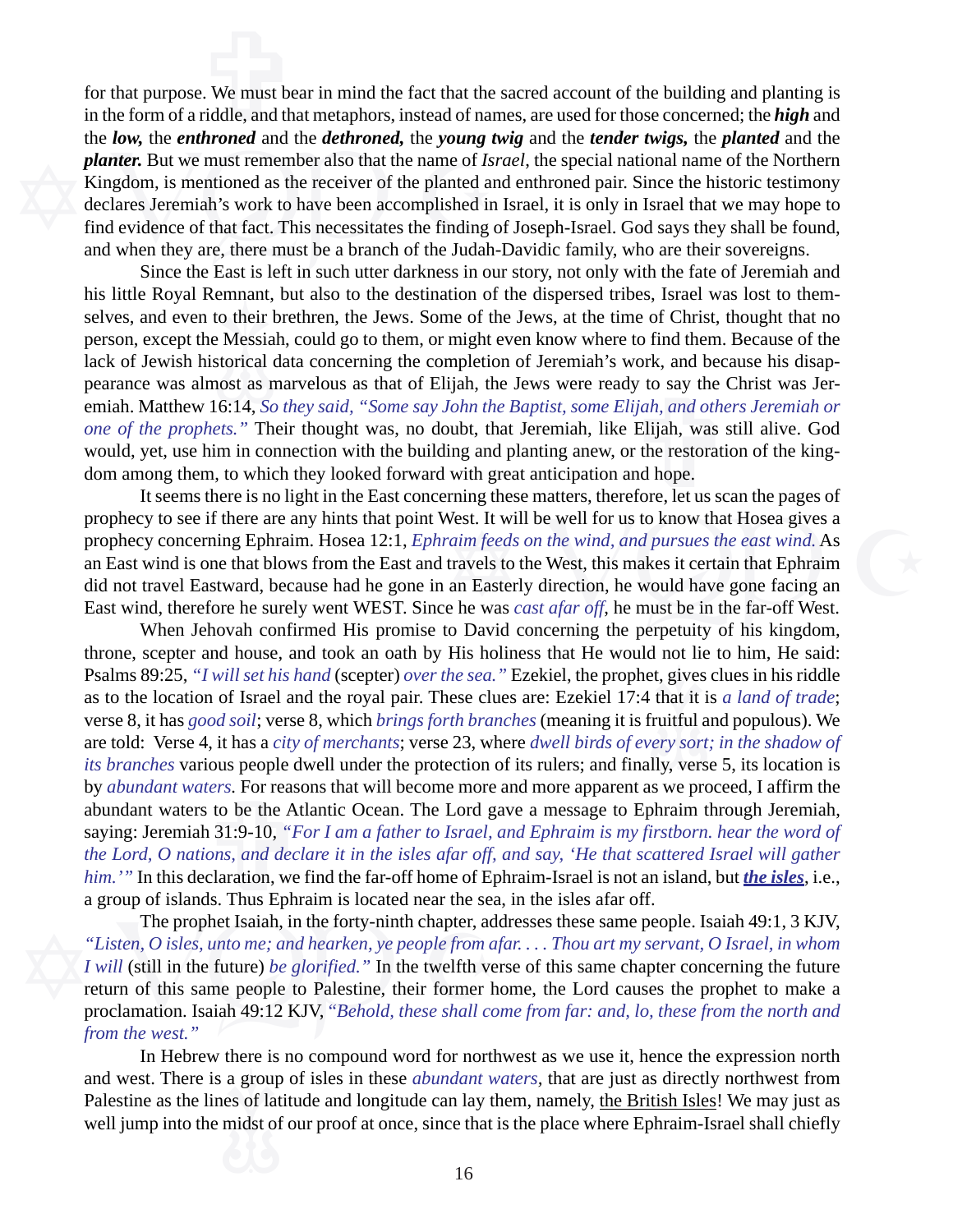not there, it<br>d fact that Je be found. If not there, it is because they have **spread out**, from these VERY ISLES, for it is a wellauthenticated fact that Jeremiah went to Ireland, where he died, and his grave is one of the well-known and proudly-named spots of that country.

It is a well-known fact that there is no cours<br>puzzled historians as that of Ireland. There is both<br>reason is that Ireland steps into the arena of history<br>and men do not know how it got there. The sacred re<br>KJV, "*Keep sil*  and men do not know how it got there. The sacred reason is because God issued a mandate: Isaiah 41:1 It is a well-known fact that there is no country's history on the face of the earth that has so puzzled historians as that of Ireland. There is both a sacred and secular reason for this. The secular reason is that Ireland steps into the arena of history with a monarchical kingdom running in full blast, KJV, "*Keep silence before me, O islands, and let the people renew their strength."*

ng in ve<br> *el*, *are*<br> *ave take*<br>
(or fron fourth verse, He answers His own question, saying, *"I, the Lord, am the first; and with the last I am* In the next verse, the Lord asks the question, *"Who raised up one from the east?"* Then in the *He."* Beginning in verse eight of the same chapter, still addressing the dwellers in the isles, He says: *"But you, Israel, are My servant, Jacob whom I have chosen, the descendants of Abraham My friend. You whom I have taken from the ends of the earth."* Meaning literally, from the rising of the sun, from question as to the origin of the peoples who dwell in those far-off northwest isles.

the beginning, or from the East. This statement, coming from such High Authority, forever settles the question as to the origin of the peoples who dwell in those far-off northwest isles.<br>We have read many authors on the su We have read many authors on the subject of the Hebrews in Ireland, who claim to have searched carefully and critically through all available chronicles, records and histories. They all agree that a perusal of these various authorities is not just heavy reading. These records are very obtuse, even confusing, bewildering and tormenting to all who do not take the word of God as an ally in the work of unraveling their mysteries, however, all of these authorities do agree in stating the following facts:

that the ark was not brought to Ireland for two simple reasons. First, there is no verse in all the book of Jeremiah that indicates they took an ark with them when they left. Secondly, there is a verse in Revelation that w nese authorities do agree in stating the following facts:<br> *important personage*, a patriarch, a saint, an essentially<br>
us ways of putting it, came to Ulster, the most northern<br>
ress, the daughter of an eastern king, and t with them was one Simon Brach, Breck, Brack, Barech, Berach, as it is spelled differently. With this 1. About 585 BC a *notable man*, an *important personage*, a patriarch, a saint, an essentially important someone, according to their various ways of putting it, came to Ulster, the most northern province of Ireland. In his charge was a princess, the daughter of an eastern king, and that in company royal party they brought many remarkable things, among these was a harp, **an ark** and the wonderful stone called Liafail, or stone of destiny, of which we shall have much to say later. **Note**: Some may say Jeremiah that indicates they took an ark with them when they left. Secondly, there is a verse in Revelation that would indicate God took the Ark of the Covenant back to Heaven. Revelation 11:19, *Then the temple of God was opened in heaven, and the ark of His covenant was seen in His temple. And there were lightnings, noises, thunderings, an earthquake, and great hail.*

ress, *noises*, *i*<br>is eastern pri<br>at he should a<br>l the name of<br>Prophets. H<br>at of Tara. 2. This eastern princess was married to King Herremon on the condition, made by this notable patriarch, that he should abandon his former religion, and build a college for the prophets. This Herremon did, and the name of the school was Mur-Ollam, which is the name, both in Hebrew and Irish, for School of the Prophets. He also changed the name of his capital city, Lothair, sometimes spelled Cothair Croffin, to that of Tara.

arms of Ireland are the harp of David, and has been for his riddle, when speaking of the coming of the femal wards proves to be a princess, speaks of the furrows comarvelous one, that the province of Ulster used to be know know if they will take the trouble to consult Chamber's Encyclopedia on the word Ulster. 3. The name of this Eastern princess is given as Tea-Tephi. It is a well-known fact that the royal arms of Ireland are the harp of David, and has been for two thousand and six hundred years. Ezekiel in his riddle, when speaking of the coming of the female passenger in the second vessel, whom he afterwards proves to be a princess, speaks of *the furrows of her plantation* (KJV). It is a truth, and, to me, a marvelous one, that the province of Ulster used to be called the *Plantation of Ulster*, as any one may

Furthermore, the crown worn by the sovereigns of that hitherto unaccounted-for kingdom in Ireland *had twelve points.*

> Vho sh<br>
> d that<br>
> d C **Who shall say that** *the king's daughter* **was not planted there, and that the first of the three of Ezekiel's prophetic overturns was from Palestine to Erin?**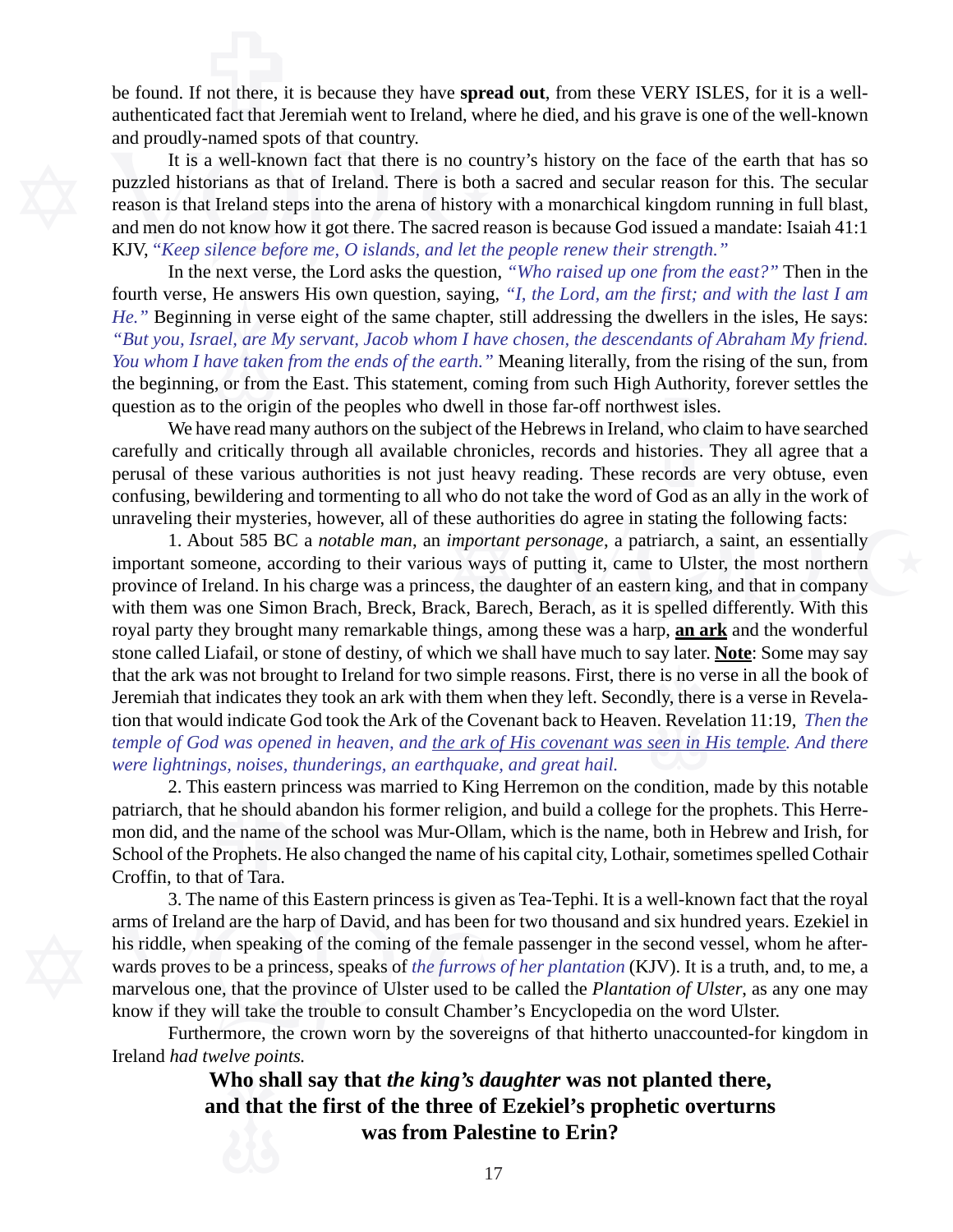placed ins right hand upon Ephrami and Joseph tried to C<br>Manasseh, his oldest. What was it that Jacob said to Jos<br>his father, "Not so, my father, for this one is the firstbor<br>father refused and said, "I know, my son, I kn *great; but truly his younger brother shall be greater than he, and his descendants shall become a* most interes<br>to the bless I find it most interesting when I read these words from a previous work. I am reminded of the facts pertaining to the blessing Jacob (Israel) placed upon Manasseh and Ephraim. Recall that Jacob placed his right hand upon Ephraim and Joseph tried to correct his father and place his right hand upon Manasseh, his oldest. What was it that Jacob said to Joseph? Genesis 48:18-20, *18 And Joseph said to his father, "Not so, my father, for this one is the firstborn; put your right hand on his head." 19 But his* father refused and said, "I know, my son, I know. *He also shall become a people, and he also shall be multitude of nations." 20 So he blessed them that day, saying, "By you Israel will bless, saying, 'May God make you as Ephraim and as Manasseh!' " And thus he set Ephraim before Manasseh.*

Find for yourself a nation that fulfill the statement made in this blessing that Jacob placed upon Ephraim.<br>I can only find one that meets this statement. The only country that has expanded and at some point became a multi Here is a task for you to accept and observe. Go through the recorded history of the world and the sun never set over the British Empire. Within its sphere of influence was the British Isles, Canada, Australia, New Zealand, South Africa, the Falkland Islands, Hong Kong, and India and many other locations. Is there a I can only find one that meets this statement. The only country that has expanded and at some point became a multitude of nations was Great Britain! In the hay-day of the British Empire it was said that Australia, New Zealand, South Africa, the Falkland Islands, Hong Kong, and India and many other locations. Is there any other empire that fits so well to meet this statement? Doesn't that establish that the British Empire represents Ephraim? So, who is Ephraim's brother, or in other words what country is Manasseh? Once again, world history will identify England's brother country as the United States. Is there any wonder why prophecy pertaining to Israel, the northern kingdom, also pertains directly to England and the United States.

Constitution and Bill of Rights that our forefathers penned at the very beginning of our nation. It is<br>also, at the same time, the reason for our stiff-necked ideas and the sins we commit that we should<br>understand we are a *Exercist Tribe of Israel*, I had great difficulty to get the es correct. First, England was a nation long before the refirst a colony of England, yet at the same time we d to show me again the statement that says, **He als** I admit when I penned the book, *The Thirteenth Tribe of Israel*, I had great difficulty to get the relationship, and the nature, of these two countries correct. First, England was a nation long before the United States. In fact, we, the United States, were first a colony of England, yet at the same time we represent the older brother of Ephraim. God had to show me again the statement that says, *He also shall become a people, and he also shall be great!* There is no doubt that America has become a people and we also have become blessed. It is through our Judo-Christian heritage that God has given us the also, at the same time, the reason for our stiff-necked ideas and the sins we commit that we should understand we are a part of the descendants of Jacob (Israel) and our disobedience and rebellion against God is by our own choice and the influence of Satan. We will suffer God's wrath as it is stated toward Israel, but it should also be assuring to us that God draws us back to our homeland in the nation of Israel.

<u>uble for</u><br>are truly<br>indersta The kingdom of heaven is at hand.'<sup>8</sup> Heal the sick, clean<br>Freely you have received, freely give.<sup>9</sup> Provide neither g<br><sup>10</sup> nor bag for your journey, nor two tunics, nor sandals,<br><sup>11</sup> Now whatever city or town you enter, *when you go into a household, greet it. 13 If the household is worthy, let your peace come upon it. But if* ke a slight change<br>y are a New T<br>at did Jesus t<br>ded them, sa Let us take a slight change of direction. There are many churches, and many people who want to claim that they are a New Testament church or believer and that the Old Testament does not apply to them. Okay! What did Jesus teach to the Apostles? Review Matthew 10:5-15, *5 These twelve Jesus sent out and commanded them, saying: "Do not go into the way of the Gentiles, and do not enter a city of the Samaritans. 6 But go rather to the lost sheep of the house of Israel. 7 And as you go, preach, saying, 'The kingdom of heaven is at hand.' 8 Heal the sick, cleanse the lepers, raise the dead, cast out demons. Freely you have received, freely give. 9 Provide neither gold nor silver nor copper in your money belts, 10 nor bag for your journey, nor two tunics, nor sandals, nor staffs; for a worker is worthy of his food. 11 Now whatever city or town you enter, inquire who in it is worthy, and stay there till you go out. 12 And it is not worthy, let your peace return to you. 14 And whoever will not receive you nor hear your words, when you depart from that house or city, shake off the dust from your feet. 15 Assuredly, I say to you, it will be more tolerable for the land of Sodom and Gomorrah in the day of judgment than for that city!* Therefore, if you are truly a Christian following Jesus' teachings you should understand this verse. However, to fully understand the meanings you must go back to the Old Testament to grasps why Jesus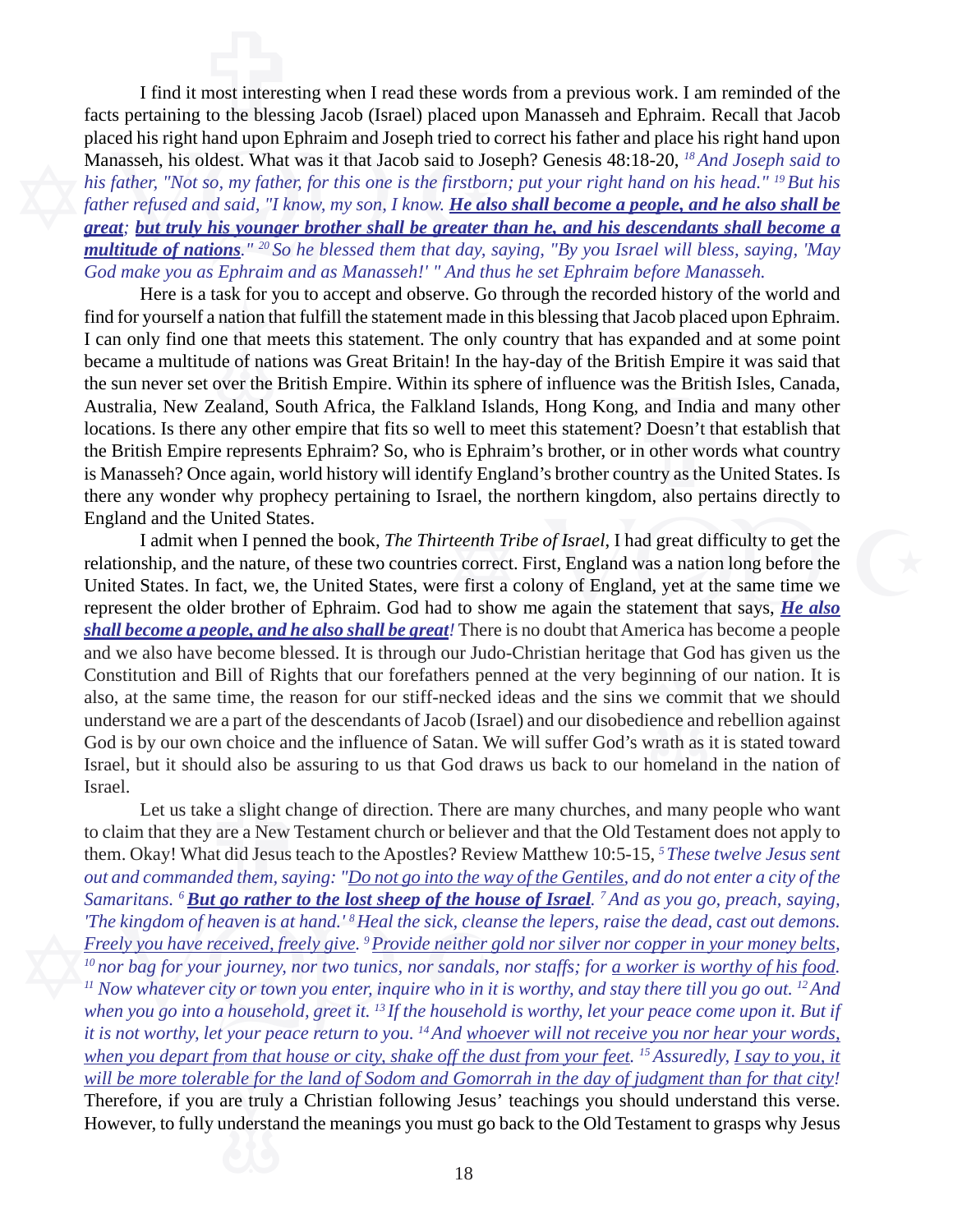insurance, my retirment account. My God has blessed me and reassured me time and time again that His Holy Spirit has brought to me an understanding of His Holy Word. I must trust my God and obey His commands and feast days my welfare and the welfare of my family. No party, other than God, provides for my home, my medical them to take no money with them, aren't they, and v<br>that the knowledge of the Kingdom of Heaven was f<br>1800 pages of letter size paper and all that I have v<br>format on my website, www.vqpub.org. I have attent<br>get my fellow m get my fellow man to understand the truth of Jesus' statement that He has a small flock, that we are  $\frac{1}{2}$  did. Also, lot taught as He did. Also, look at several of the portions that are underlined. Do you see where Jesus tells the Apostles that they are not to go into the way of the Gentiles. Wouldn't that be idolatry? Jesus tells them to take no money with them, aren't they, and we of today, to be dependent upon God? Jesus said that the knowledge of the Kingdom of Heaven was freely given so freely give. I have now penned over 1800 pages of letter size paper and all that I have written is available for free download in PDF file format on my website, www.vqpub.org. I have attempted to explain the Revelation in simple words, to marching to hell by our own actions and that there are 17 things that God wants you to understand and honor. Why am I so bold in some of my work. Simple, I am not tied to a denomination that provides for His Holy Spirit has brought to me an understanding of His Holy Word. I must trust my God and obey His commands and feast days. I am not a Jew, I am an Isralite and my ancestoral father was of Hebrew descent and my ancestoral mother was an Egyptian. I am a direct descendant of Abraham, Isaac and Jacob. I have also been blessed by Jesus as a co-heir to His kingdom.

of works, it is no longer grace; otherwise work is no longer work.<sup>7</sup> What then? Israel has not obtained<br>what it seeks; but the elect have obtained it, and the rest were blinded.<br><sup>8</sup> Just as it is written: "God has given t nly not! For I also am an Israelite, of the seed of Abraham,<br>way His people whom He foreknew. Or do you not know<br>eads with God against Israel, saying, <sup>3</sup> "Lord, they have<br>rs, and I alone am left, and they seek my life"? <sup></sup> *does the divine response say to him? "I have reserved for Myself seven thousand men who have not* cendant of A<br>at difficulty<br>t do not see a<br>tire 11th cha My statement, and my question, is: Why is it others have great difficulty seeing the truth? I guess it goes back to those Biblical statements that some have eyes but do not see and some have ears but do not hear. I know that it is a lengthy read but I am inserting the entire 11th chapter of Roman here as the words of wisdom from Paul, the Apostle to the Gentiles. Romans 1:34, *1 I say then, has God cast away His people?* (meaning all Israel) *Certainly not! For I also am an Israelite, of the seed of Abraham, of the tribe of Benjamin. 2 God has not cast away His people whom He foreknew. Or do you not know what the Scripture says of Elijah, how he pleads with God against Israel, saying, 3 "Lord, they have killed Your prophets and torn down Your altars, and I alone am left, and they seek my life"? 4 But what bowed the knee to Baal." 5 Even so then, at this present time there is a remnant according to the election of grace. 6 And if by grace, then it is no longer of works; otherwise grace is no longer grace. But if it is what it seeks; but the elect have obtained it, and the rest were blinded.*

*8 Just as it is written: "God has given them a spirit of stupor, Eyes that they should not see And ears that they should not hear, To this very day."*

*9 And David says: "Let their table become a snare and a trap, A stumbling block and a recompense*

reconciling of the world, what will their acceptance<br>holy, the lump is also holy; and if the root is holy, so<br>were broken off, and you, being a wild olive tree, we<br>a partaker of the root and fatness of the olive tree,  $^{1$  *remember that you do not support the root, but the root supports you. 19 You will say then, "Branches were broken off that I might be tha David says.* Let their have become a state and a rap, it stambing block and a recomp to them. <sup>10</sup> Let their eyes be darkened, so that they do not see, And bow down their back always."<br><sup>11</sup> I say then, have they stum *11 I say then, have they stumbled that they should fall? Certainly not! But through their fall, to provoke them to jealousy, salvation has come to the Gentiles. 12 Now if their fall is riches for the world, and their failure riches for the Gentiles, how much more their fullness! 13 For I speak to you Gentiles; inasmuch as I am an apostle to the Gentiles, I magnify my ministry, <sup>14</sup> if by any means I may provoke to jealousy those who are my flesh and save some of them. 15 For if their being cast away is the reconciling of the world, what will their acceptance be but life from the dead? 16 For if the firstfruit is holy, the lump is also holy; and if the root is holy, so are the branches. 17 And if some of the branches were broken off, and you, being a wild olive tree, were grafted in among them, and with them became a partaker of the root and fatness of the olive tree, 18 do not boast against the branches. But if you do boast, grafted in." 20 Well said. Because of unbelief they were broken off, and you stand by faith. Do not be haughty, but fear. 21 For if God did not spare the natural branches, He may not spare you either.*

> <sup>22</sup> Therefore consider the goodness and severity of God: on those who fell, severity; but toward odness, if you continue in His goodness. Otherwise you also will be cut off. <sup>23</sup> And they also, if not continue in unbelief *you, goodness, if you continue in His goodness. Otherwise you also will be cut off. 23 And they also, if they do not continue in unbelief, will be grafted in, for God is able to graft them in again. 24 For if you*

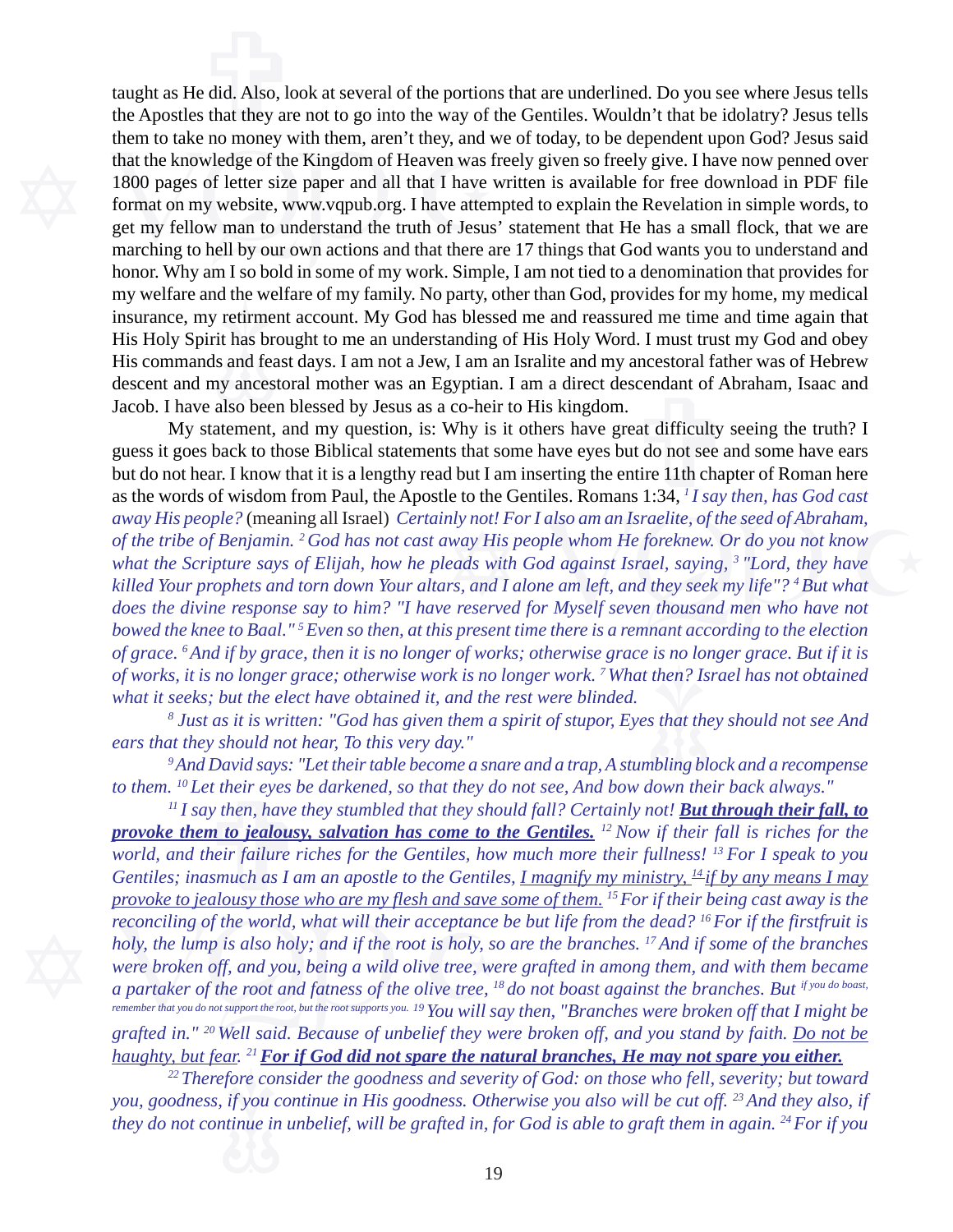$\int$  the olive tree. how m *were cut out of the olive tree which is wild by nature, and were grafted contrary to nature into a cultivated olive tree, how much more will these, who are natural branches, be grafted into their own olive tree?*

<sup>25</sup> For I do not desire, brethren, that you should<br>wise in your own opinion, **that blindness in part has**<br>Gentiles has come in.<br><sup>26</sup> And so **all Israel will be saved**, as it is written:<br>will turn away ungodliness from Ja *25 For I do not desire, brethren, that you should be ignorant of this mystery, lest you should be wise in your own opinion, that blindness in part has happened to Israel until the fullness of the Gentiles has come in.*

 *26 And so all Israel will be saved, as it is written: "The Deliverer will come out of Zion, And He will turn away ungodliness from Jacob; 27 For this is My covenant with them, When I take away their sins."*

*beloved for the sake of the fathers.* <sup>29</sup> *For the gifts and the calling of God are irrevocable.* <sup>30</sup> *For as you* were once disobedient to God, yet have now obtained mercy through their disobedience, <sup>31</sup> even so these *28 Concerning the gospel they are enemies for your sake, but concerning the election they are were once disobedient to God, yet have now obtained mercy through their disobedience, 31 even so these also have now been disobedient, that through the mercy shown you they also may obtain mercy. 32 For God has committed them all to disobedience, that He might have mercy on all.*

ercy on all.<br>God! How un<br>God! How un<br>ind of the Lo<br>epaid to him.<br>en. *33 Oh, the depth of the riches both of the wisdom and knowledge of God! How unsearchable are His judgments and His ways past finding out! 34 "For who has known the mind of the Lord? Or who has become His counselor?" 35 "Or who has first given to Him And it shall be repaid to him?" 36 For of Him and through Him and to Him are all things, to whom be glory forever. Amen.*

what is said here. Daniel 12:1-2, <sup>1</sup> "At that time Michael<br>ch over the sons of your people; And there shall be a<br>ras a nation, Even to that time. And at that time your<br>**id written in the book**. <sup>2</sup> And many of those who s In verse 26 of the above passage is says that all Israel will be saved. Actually we need to view a statement given in Daniel to fully comprehend what is said here. Daniel 12:1-2, *1 "At that time Michael shall stand up, The great prince who stands watch over the sons of your people; And there shall be a time of trouble, Such as never was since there was a nation, Even to that time. And at that time your people shall be delivered, Every one who is found written in the book. 2 And many of those who sleep in the dust of the earth shall awake, Some to everlasting life, Some to shame and everlasting contempt.*

This passage is not in the New Testament, this is wording from the Old Testament and it establishes that<br>God has not turned, nor will not turn, His back on Israel. He may not like Israel's ways, or their sins<br>but, they are There are some who want to make the claim that it is only the New Israel, the church, that have their name written in the Lamb's Book of Life. Sorry! I hate to tell you this but you are very wrong! God has not turned, nor will not turn, His back on Israel. He may not like Israel's ways, or their sins but, they are still His chosen people!

written in His book. These individuals will see eternal life with God the Father and Yeshua the Son, and all the others who believed faithfully. The other judgment is for the wicked and is normally spoken of as the Great W The final portion of this mystery rests in the judgments that are to come. There are two identified judgments. One is for the righteous and is the Bema Judgment of Christ for those whose name is all the others who believed faithfully. The other judgment is for the wicked and is normally spoken of as the Great White Throne Judgment at the end of time (after the 1000 year reign of Christ).

as a she<br>*goats d*<br>her, inhe with Israel (the nation). Observe what is said in both the C<br>behold, in those days and at that time, When I bring bace<br>also gather all nations, And bring them down to the Valley<br>with them there On account of My people, My *nations; They have also divided up My land.* Jesus gives us a parallel to these two verses in Matthew The first judgment will be an individul judgment based upon your works and the number of crowns you are to receive. The second judgment has a duality connected to it. The wicked will be judged because of their sinfulness, but also the nations will be judged according to their relationship with Israel (the nation). Observe what is said in both the Old and the New Testaments. Joel 3:1-2, *<sup>1</sup> "For behold, in those days and at that time, When I bring back the captives of Judah and Jerusalem, <sup>2</sup>I will also gather all nations, And bring them down to the Valley of Jehoshaphat; And I will enter into judgment with them there On account of My people, My heritage Israel, Whom they have scattered among the* 25:31-41, *31 "When the Son of Man comes in His glory, and all the holy angels with Him, then He will sit on the throne of His glory. 32 All the nations will be gathered before Him, and He will separate them one from another, as a shepherd divides his sheep from the goats. 33 And He will set the sheep on His right hand, but the goats on the left. 34 Then the King will say to those on His right hand, 'Come, you blessed of My Father, inherit the kingdom prepared for you from the foundation of the world: 35 for I*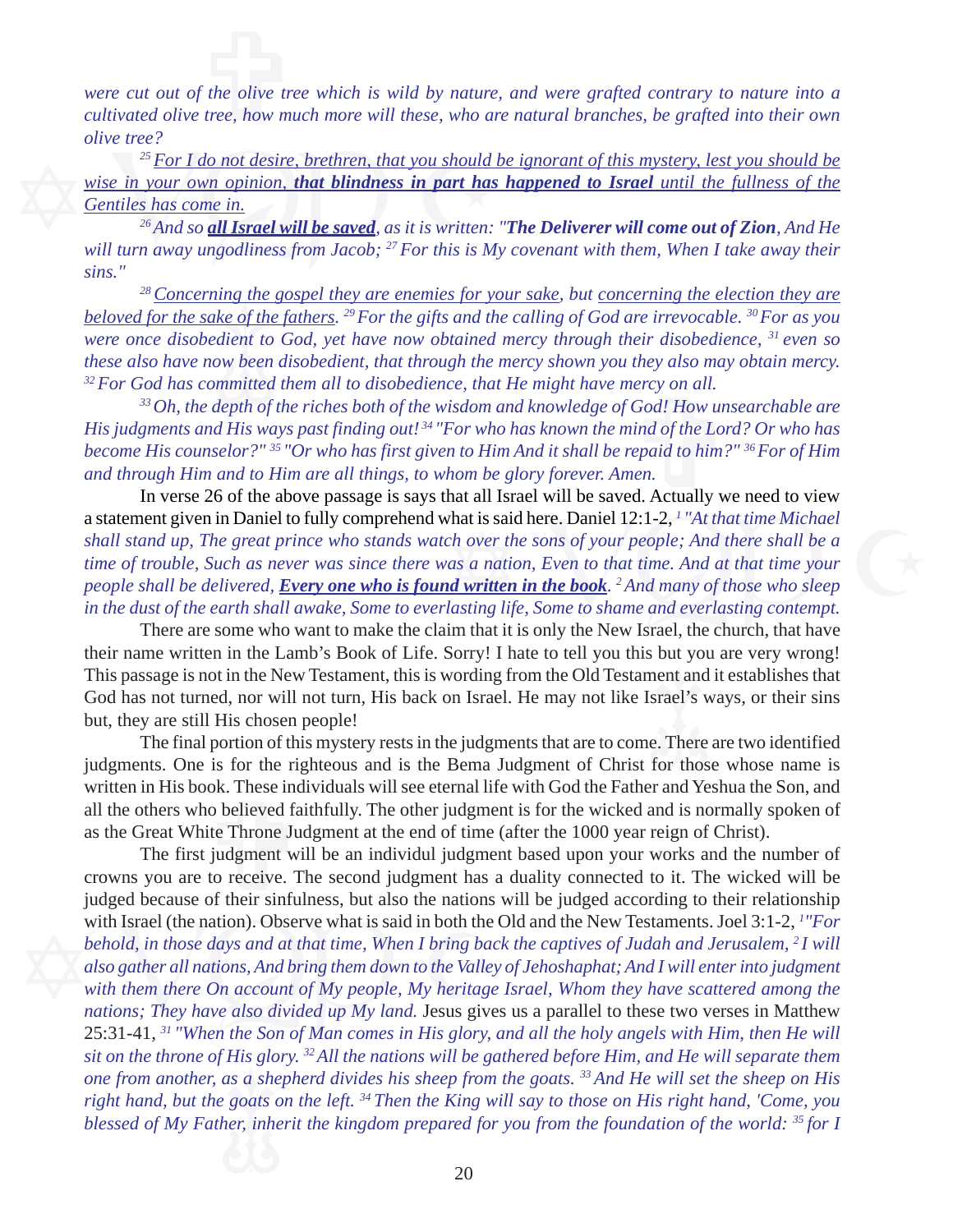Figure 1.1 Then the righteous will distinct the search of thirsty and give You drink?  $38$  When did we see You?  $39$  Or when did we see You sick, or in prison, a say to them, 'Assuredly, I say to you, inasmuch as you did *did it to Me.' 41 Then He will also say to those on the left hand, 'Depart from Me, you cursed, into the* and you gavenus<br>and you gavenus<br>as naked and *was hungry and you gave Me food; I was thirsty and you gave Me drink; I was a stranger and you took Me in; 36 I was naked and you clothed Me; I was sick and you visited Me; I was in prison and you came to Me.' 37 Then the righteous will answer Him, saying, 'Lord, when did we see You hungry and feed You, or thirsty and give You drink? 38 When did we see You a stranger and take You in, or naked and clothe You? 39 Or when did we see You sick, or in prison, and come to You?' 40 And the King will answer and say to them, 'Assuredly, I say to you, inasmuch as you did it to one of the least of these My brethren, you everlasting fire prepared for the devil and his angels:*

 $\frac{1}{2}$  ow where  $\frac{1}{2}$  our adv:<br>  $\frac{1}{2}$  or  $\frac{1}{2}$  or  $\frac{1}{2}$  or  $\frac{1}{2}$  or  $\frac{1}{2}$  or  $\frac{1}{2}$  or  $\frac{1}{2}$  or  $\frac{1}{2}$  or  $\frac{1}{2}$  or  $\frac{1}{2}$  or  $\frac{1}{2}$  or  $\frac{1}{2}$  or  $\frac{1}{2}$  or  $\frac{1}{2}$  or like to recall is an answer to that statement made in Luke at the time of Christ's temptations by Satan. *perishing, 4 whose minds the god of this age has blinded, who do not believe, lest the light of the gospel* of the glory of Christ, who is the image of God, should shine on them. John records the following in Revelation 1 We can find the reason for disobedience of God's people in many passages. The one I would Luke 4:13, <sup>13</sup> Now when the devil had ended every temptation, he departed from Him *until an opportune time.* Satan is our advisary and doing everything he can to deceive the people of earth. Paul tells us the following in 2nd Corinthians 4:3-4, *3 But even if our gospel is veiled, it is veiled to those who are of the glory of Christ, who is the image of God, should shine on them.* John records the following in Revelation 12:9, <sup>9</sup> So the great dragon was cast out, that serpent of old, called the Devil and **Satan**, *who deceives the whole world; he was cast to the earth, and his angels were cast out with him.*

Peter gives to us a marvelous statment and a charge in 1st Peter 2:9-16, *9 But you are a chosen generation, a royal priesthood, a holy nation, His own special people, that you may proclaim the praises of Him who called you out of darkness into His marvelous light; 10 who once were not a people but are now the people of God, who had not obtained mercy but now have obtained mercy.*

 $\frac{S}{S}$  into His marvelous light; <sup>10</sup> who once were not a people<br>obtained mercy but now have obtained mercy.<br>ad pilgrims, abstain from fleshly lusts which war against<br>umong the Gentiles, that when they speak against yo *11 Beloved, I beg you as sojourners and pilgrims, abstain from fleshly lusts which war against the soul, 12 having your conduct honorable among the Gentiles, that when they speak against you as evildoers, they may, by your good works which they observe, glorify God in the day of visitation.*

by *doing*<br>as a c<br>srael wi<br>tion of *13 Therefore submit yourselves to every ordinance of man for the Lord's sake, whether to the king as supreme, 14 or to governors, as to those who are sent by him for the punishment of evildoers and for the praise of those who do good. 15 For this is the will of God, that by doing good you may put to silence the ignorance of foolish men—16 as free, yet not using liberty as a cloak for vice, but as bondservants of God.*

as the House of Israel and the House of Jadan both become the full hation of Israel. We have seen<br>through the divorce of the House of Israel that they were scattered among the Gentiles and assimilated<br>with them. We have se We have come full circle on this mystery. God's Word will stand! Israel will be rejoined together as the House of Israel and the House of Judah both become the full nation of Israel. We have seen with them. We have seen the tasks of Jeremiah and the six portions of his task with the planting and the building taking place in the Isles of the Sea. We have viewed some of the teachings of Christ and how to understand the two judgments that are to take place in the future. Additionlly, we have seen that as a believer in Yeshua we have been elevated to a holy priesthood to proclaim and praise Him who has called us from darkness.

I can only pray that these words are meaning<br>Holy Word. My journey has had its ups and downs b<br>upward toward His glorious celestial home. That jour<br>is my hope that this short booklet can help you cut<br>Bible more understanda I can only pray that these words are meaningful to you and help you understand more of God's Holy Word. My journey has had its ups and downs but my God has led me step by step, rung by rung upward toward His glorious celestial home. That journey has been over a course nearly 65 years and it is my hope that this short booklet can help you cut through some of that time to make things of the Bible more understandable.

Maranatha